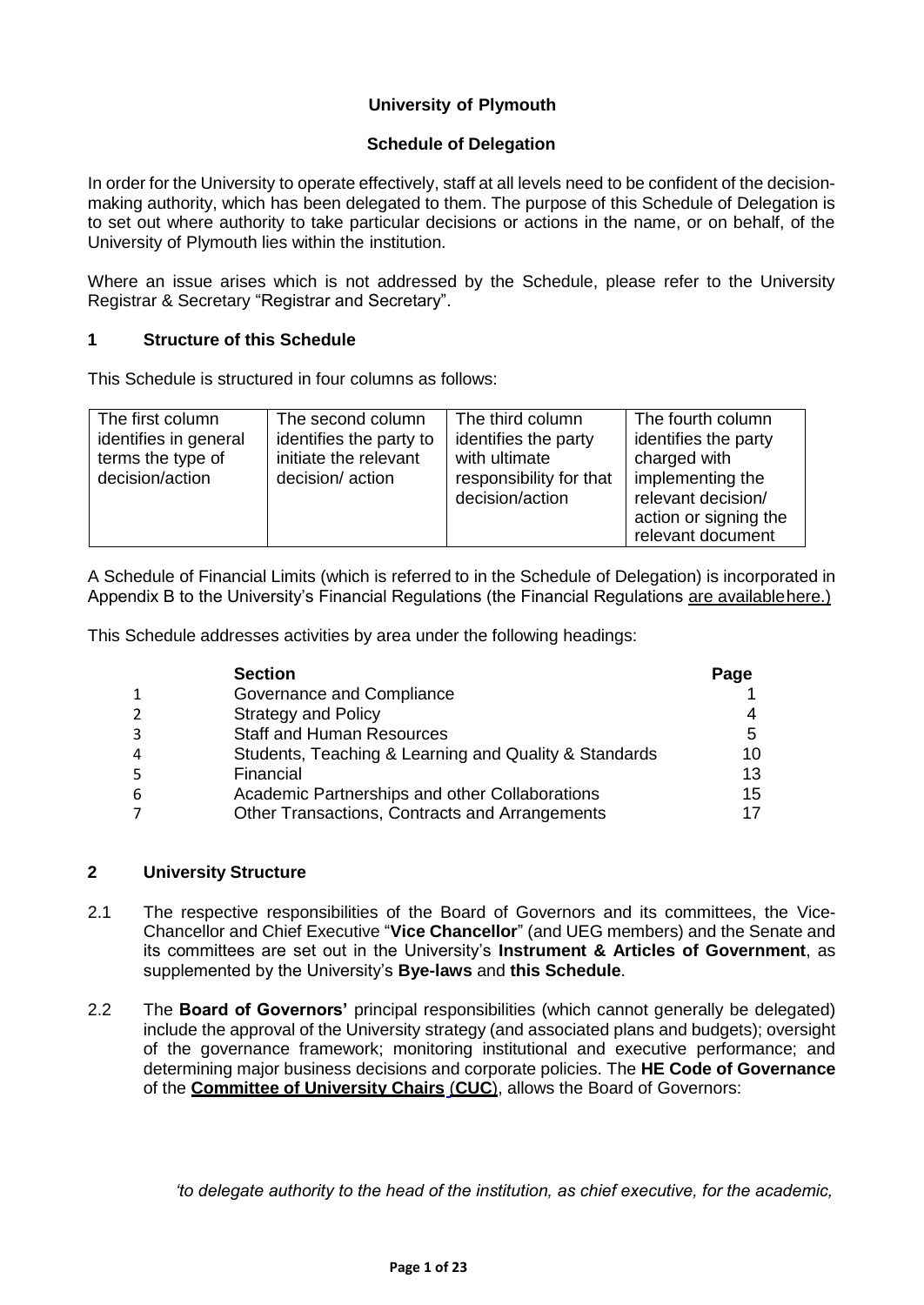*corporate, financial, estate and human resource management of the institution. And to establish and keep under regular review the policies, procedures and limits within such management functions as shall be undertaken by and under the authority of the head of the institution'.*

- 2.3 The **Senate** is responsible to the **Board of Governors** for academic governance, and specifically for regulating the maintenance and enhancement of academic standards, the admission of students, the curriculum and its delivery and assessment, and the award of degrees and other qualifications. Operational responsibility for these matters is generally delegated to the Senate's committees.
- 2.4 The **University Executive Group (UEG)** is the advisory body to the Vice-Chancellor to support the exercise of her/his responsibilities. As such, UEG develops and implements the University's strategy and is responsible for its operations, management and overall performance. In particular, UEG reviews, approves and implements key University projects, monitors the University's financial performance and key performance indicators (which are then reviewed by the Board of Governors) and assesses the wider HE policy environment. UEG includes the Vice-Chancellor, the University '**Registrar & Secretary**', Deputy Vice-Chancellors, the Chief Financial Officer and the Executive Deans.
- 2.5 The **Vice-Chancellor** is the principal, chief executive and senior academic officer of the University and is responsible to the **Board of Governors** for all aspects of the University's operational management within the framework set out in:
	- the University's **Instrument and Articles of Government**, and **Bye-laws**
	- this **Schedule of Delegation**
	- **-** the University's **Financial Regulations (**including the **Schedule of Financial Limits)**
	- the CUC's **HE Code of Governance**, and
	- **-** the **Terms and Conditions of Funding for Higher Education Institutions and Terms of Conditions of Research England Grant issued by the Office for Students and Research England**

The **Vice-Chancellor** delegates responsibility for specific aspects of the University's management to members of UEG but retains ultimate responsibility for their work.

*2.6* The **Executive Deans** are responsible for the leadership and overall management of their respective faculties in accordance with their job descriptions and the University's policies and procedures (including its Financial Regulations). They delegate responsibility for specific aspects of faculty management to Heads of School and other faculty members but remain ultimately responsible for the management of their faculties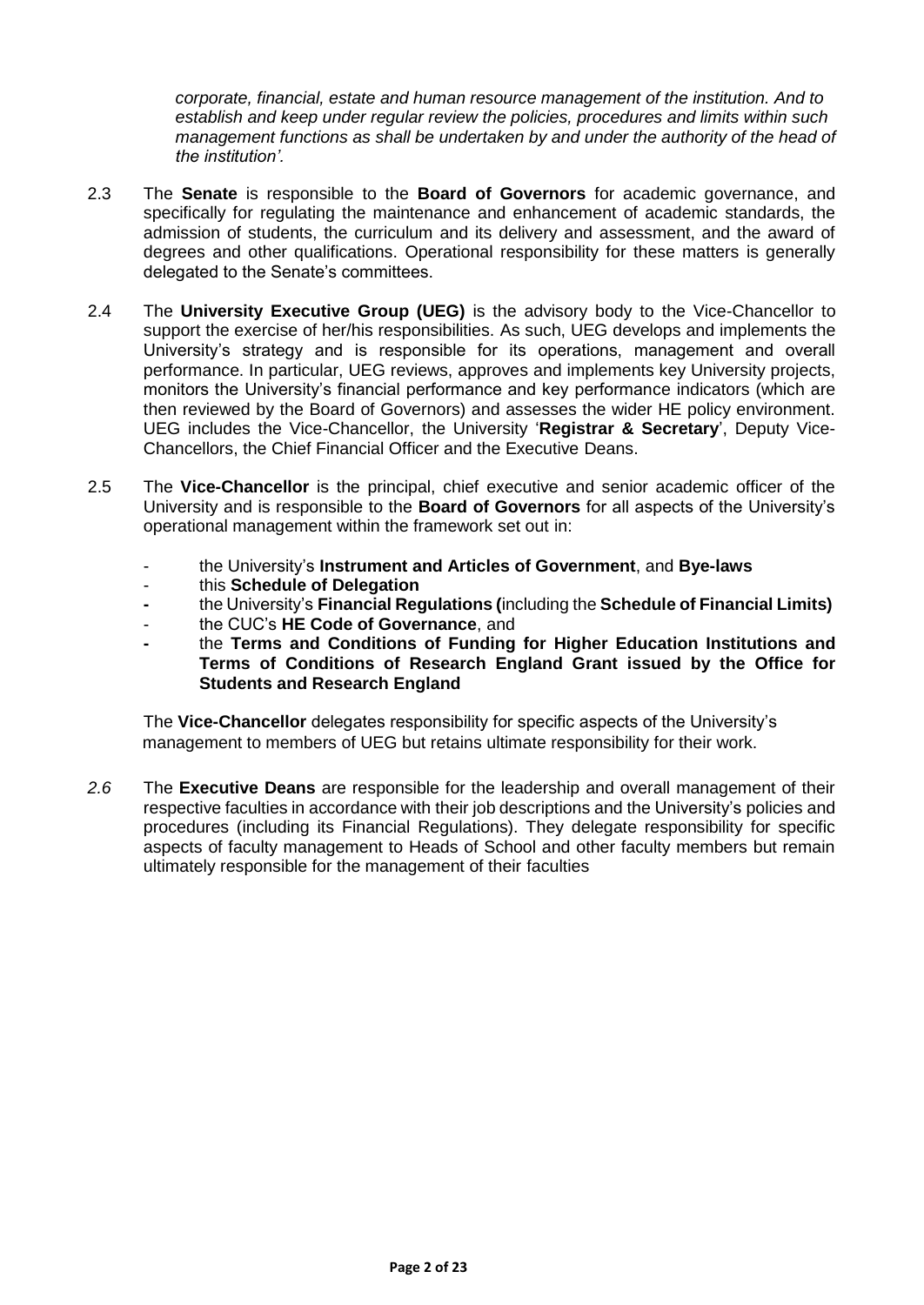- 2.7 The Registrar & Secretary shares the responsibility for the leadership and overall management of the professional services areas with the Chief Financial Officer. The Registrar and Secretary is responsible for the following PSLT services (Academic Registry, Academic Parnerships, Library and Educationsl Development, Planning and Analytics and Research and Innovation) in accordance with the University's policies and procedures. They delegate responsibility for specific aspects of service management to the **Heads of the Directorates**  (this term includes chief officers and directors of professional services areas) but remain ultimately responsible for the management and provision of these services. **The Registrar and Secretary acts as secretary to the Board and are the "Secretary" for the purposes of the Instrument.**
- 2.8 The **Chief Financial Officer** In addition the Chief Financial Officer shares joint responsibility for the leadership and overall management of the professional services with the University Registrar and Secretary, specifically Technology and Information Services, Estates and Facilities, Human Resources, Finance and Procurement. They delegate responsibility for specific aspects of service management to the **Heads of the Directorates** but remain ultimately responsible for the management and provision of these services. The Chief Financial Officer is responsible for the Univerisity's financial strategy, sustainability, management and conduct of the University, the maintenance of its financial records and the production of its financial statements and accounts, in accordance with the University's policies and procedures (including its Financial Regulations), They delegate responsibility for specific aspects of these functions to members of the Finance Department but remain ultimately responsible for the management and provision of these services.
- 2.9 The **Schedule of Financial Limits** (which is contained in Appendix B to the Financial Regulations) sets out the authority required for specified levels of expenditure.

#### **3 Exercising Authority under this Schedule**

- 3.1 The aim of this Schedule is to provide a clear and transparent line of authority with regard to the University's decision-making. The Schedule aims to provide University staff with assurance and protection by confirming the extent of their authority, alongside providing assurance to third parties and regulators.
- 3.2 Those exercising authority must do so in a consultative manner, obtaining advice and information from colleagues where relevant and adhere to the "Nolan" principles of public life (i.e. selflessness, integrity, objectivity, accountability, openness, honesty and leadership) and must act in the best interests of the University.
- 3.3 All decisions or actions taken under delegated authority must be recorded in writing and should be open to audit or scrutiny.
- 3.4 Those with authority to take a particular decision or action under this Schedule can subdelegate that decision or action to others if this is not prohibited under the University's Instrument and Articles, its Byelaws or this Schedule, is consistent with the University's Financial Regulations and other regulations and is properly recorded and reported under those regulations. The person or body who sub-delegates in this way remains accountable for the decision or action so delegated.
- 3.5 Those responsible for taking a decision are entitled to rescind or review that decision if no actions have already been taken or positions compromised on the basis of it.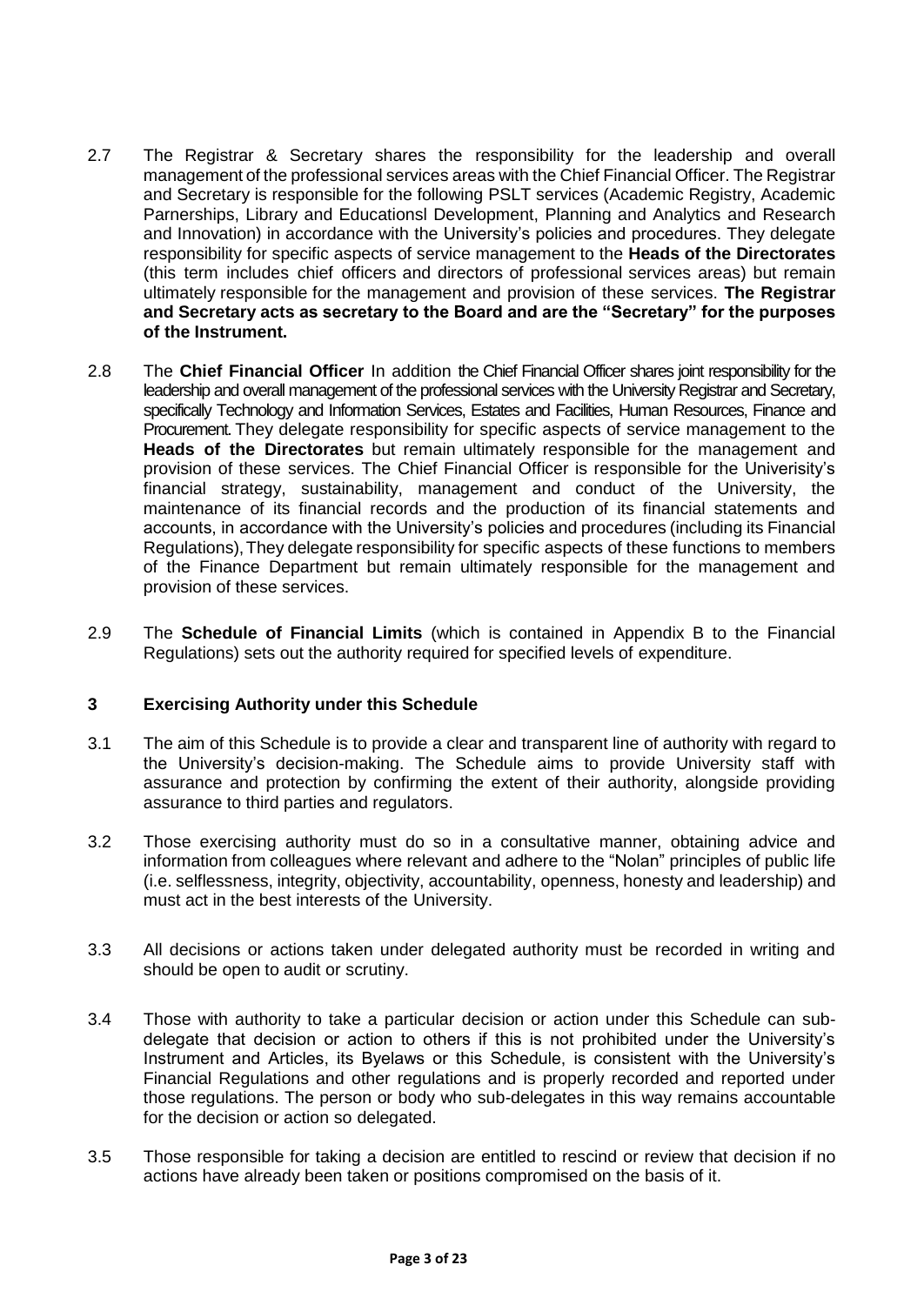3.6 Where a particular body or committee holds authority under this Schedule, the Chair of that body/committee can decide the matter via Chair's action. Chair's action can be taken, in accordance with the Bye-laws, in situations where, for example, the matter is routine and does not require further discussion, or involves the implementation of a decision already taken by the relevant body/committee, or requires immediate action and should not be deferred until the next ordinary meeting of that body/committee (paragraph F6.2 of the Byelaws). Alternatively, a special meeting of that body/committee may be convened (paragraph F2 of the Byelaws) or a resolution passed by e-mail (paragraph F6.1).

### **4 Interpretation**

For the purposes of interpreting this Schedule (and the Schedule of Financial Limits), please note that unless otherwise expressly stated:

- 4.1 where the *"Vice-Chancellor"* is referred to as the Responsible Authority, they may seek the advice of UEG or specific members of UEG with appropriate authority in making relevant decisions.
- 4.2 where financial limits, amounts or values are specified in this Schedule or in the Schedule of Financial Limits with respect to particular types of contracts, transactions or other matters for authorisation purposes, any assessment of whether any such limit, amount or value has been exceeded or is otherwise applicable should take into account contracts, transactions or matters which are related or which should reasonably be regarded as part of the same substantive transaction or matter. Accordingly, a single contract, transaction or matter should not be sub-divided into smaller components for the purposes of bringing it within a financial limit, which would not otherwise have applied;
- 4.3 references to "*the University"* include all wholly owned subsidiaries of the University and any other entities in which the University has a controlling interest in its management or ownership;
- 4.4 reference to an "*associated company or entity"* means a corporate or other body in which the University has a minority shareholding or other stake or non-controlling interest in its management or ownership; and references to the "*capital projects committee*" mean any executive committee responsible for oversight of capital projects and programmes from time to time, by whatever name called.

| <b>Version</b> | Date       | <b>Author</b>                              | <b>Changes</b>                                                           |
|----------------|------------|--------------------------------------------|--------------------------------------------------------------------------|
| 0.1            | 17.5.2015  | <b>Claire Daniells</b>                     | Development of initial template                                          |
| 0.2            | 3.6.2015   | <b>Claire Daniells</b>                     | Content added, incorporating feedback from<br>stakeholders               |
| 0.3            | 4.6.2015   | Jane<br>Hopkinson                          | Final version for approval by UEG and Board of<br>Governors              |
| 1.0            | 22.7.2015  | Jane<br>Hopkinson                          | Final version approved by Board                                          |
| 2.0            | 29.03.2018 | Matthew<br>Jackson/Sonia<br><b>Burgess</b> | Revised version prepared and approved by the<br><b>Board of Governor</b> |

#### **5 Record of Amendments**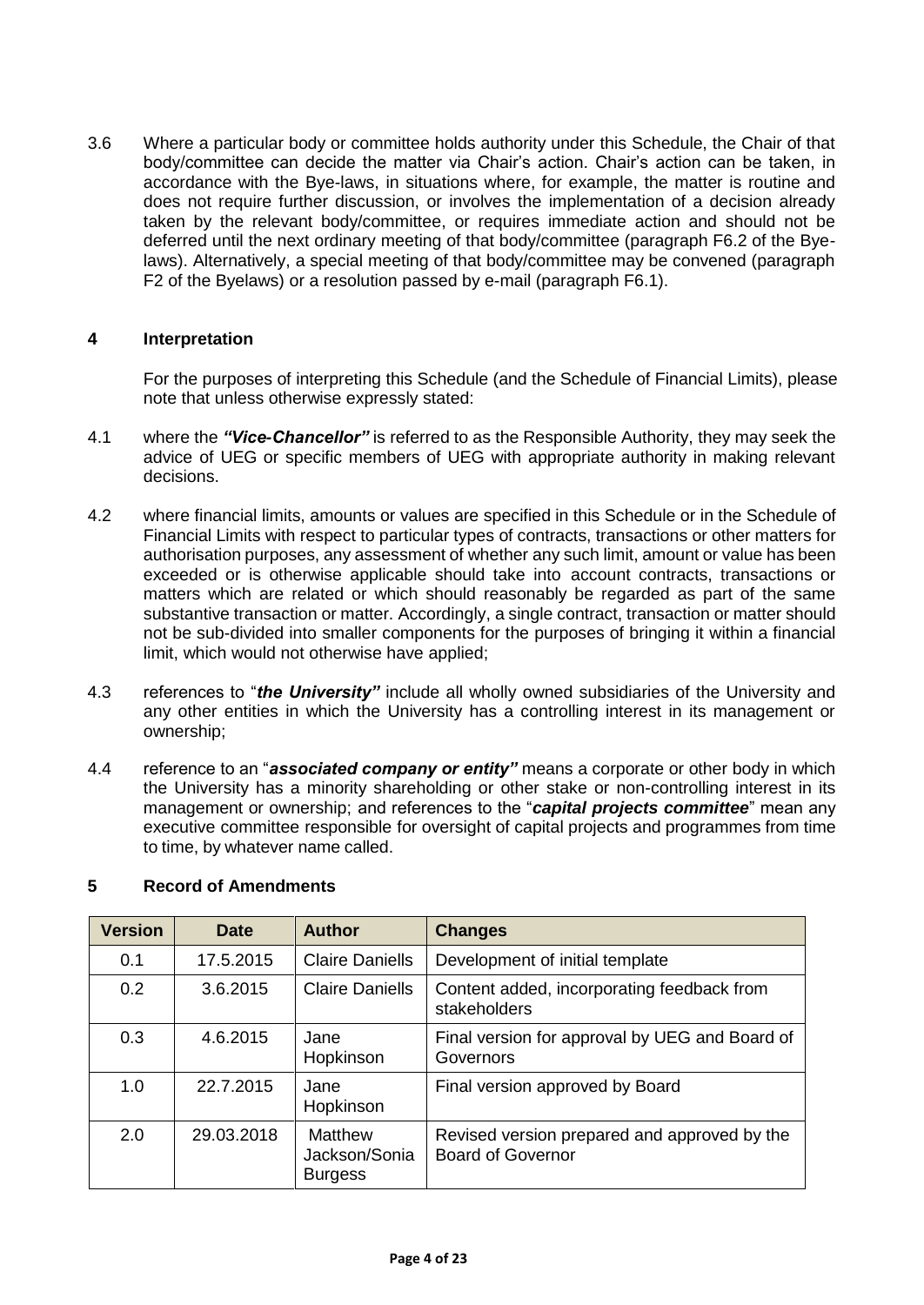| 3.0 | 2020     | Gordon<br>Stewart/Emma<br>Hellingsworth       | Revised version prepared and to be approved<br>by the Board of Governors  |
|-----|----------|-----------------------------------------------|---------------------------------------------------------------------------|
| 4.0 | Nov 2021 | Louise Parr-<br>Morley/ Emma<br>Hellingsworth | Revised version prepared for approval by the<br><b>Board of Governors</b> |

**Interim Chief Financial Officer November 2021**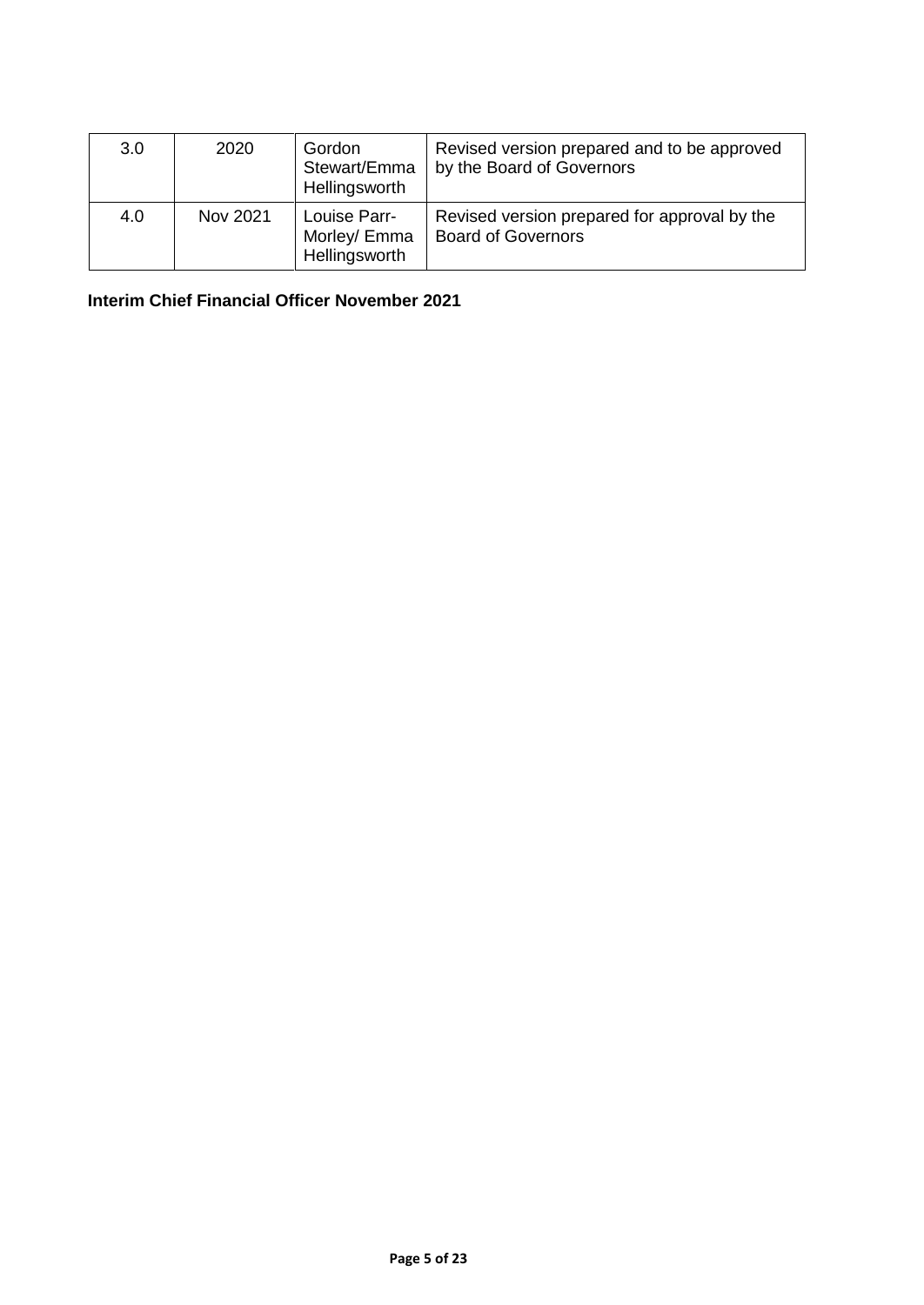## **University of Plymouth: Schedule of Delegation**

# **1. Governance and Compliance**

|     | <b>Key Decision or Activity</b>                                                                                                   | <b>Initiating Authority</b><br>(i.e., first port of call)                                                                                                                                                                                                                                                  | <b>Responsible Authority</b><br>(i.e., body with ultimate responsibility)                                                         | <b>Implementation/Signing Authority</b>                                                                                                                                                                         |
|-----|-----------------------------------------------------------------------------------------------------------------------------------|------------------------------------------------------------------------------------------------------------------------------------------------------------------------------------------------------------------------------------------------------------------------------------------------------------|-----------------------------------------------------------------------------------------------------------------------------------|-----------------------------------------------------------------------------------------------------------------------------------------------------------------------------------------------------------------|
| 1.1 | Instrument & Articles of Government -<br>adoption and revision                                                                    | Registrar & Secretary to consult<br>Vice-Chancellor and Senate.                                                                                                                                                                                                                                            | <b>Board of Governors;</b><br>then Privy Council to approve.                                                                      | Registrar & Secretary.                                                                                                                                                                                          |
| 1.2 | University Bye-laws - adoption and<br>revision                                                                                    | Registrar & Secretary to make minor<br>amendments subject to approval of<br>Chair of Board/Chair of Senate (see<br>paragraph J2.3 of Byelaws).<br>Registrar & Secretary to initiate other<br>changes in consultation with Vice-<br>Chancellor and (for provisions re<br>Senate and its committees) Senate. | Board of Governors.                                                                                                               | Registrar & Secretary (in line with<br>paragraph J2.3 of Byelaws).                                                                                                                                              |
| 1.3 | <b>Change of institutional title (currently</b><br>"University of Plymouth")                                                      | Registrar & Secretary to initiate;<br>then Vice-Chancellor to make<br>proposals.                                                                                                                                                                                                                           | Board of Governors,<br>then Privy Council to approve.                                                                             | Registrar & Secretary.                                                                                                                                                                                          |
| 1.4 | Change of trading/operating name<br>(currently "University of Plymouth')                                                          | Registrar & Secretary to initiate;<br>then Vice-Chancellor to make<br>proposals.                                                                                                                                                                                                                           | Board of Governors.                                                                                                               | Registrar & Secretary.                                                                                                                                                                                          |
| 1.5 | Documents to be executed under<br><b>University seal</b>                                                                          | Requests for execution of all<br>University deeds to Registrar &<br>Secretary.<br>Seal to be retained by Registrar &<br>Secretary.                                                                                                                                                                         | Board of Governors.<br>Annual report on use of seal to Board<br>of Governors.                                                     | Registrar & Secretary to be responsible<br>for custody and use (in accordance with<br>Byelaws).<br>Administrative functions (including<br>recording use of seal) may be delegated<br>to the Clerk to the Board. |
| 1.6 | <b>Board of Governors -</b><br>(1) terms of reference<br>composition and membership (For<br>appointments, see Sections 3.4 - 3.5) | (As set out in Instrument &<br>Articles and paragraph D1 of<br>Bye-laws) Registrar &<br>Secretary to initiate changes;<br>then Nominations Committee<br>to make recommendation.                                                                                                                            | Terms in Instrument & Articles:<br>Board of Governors; then Privy<br>Council to approve.<br>Terms in Byelaws: Board of Governors. | Registrar & Secretary.                                                                                                                                                                                          |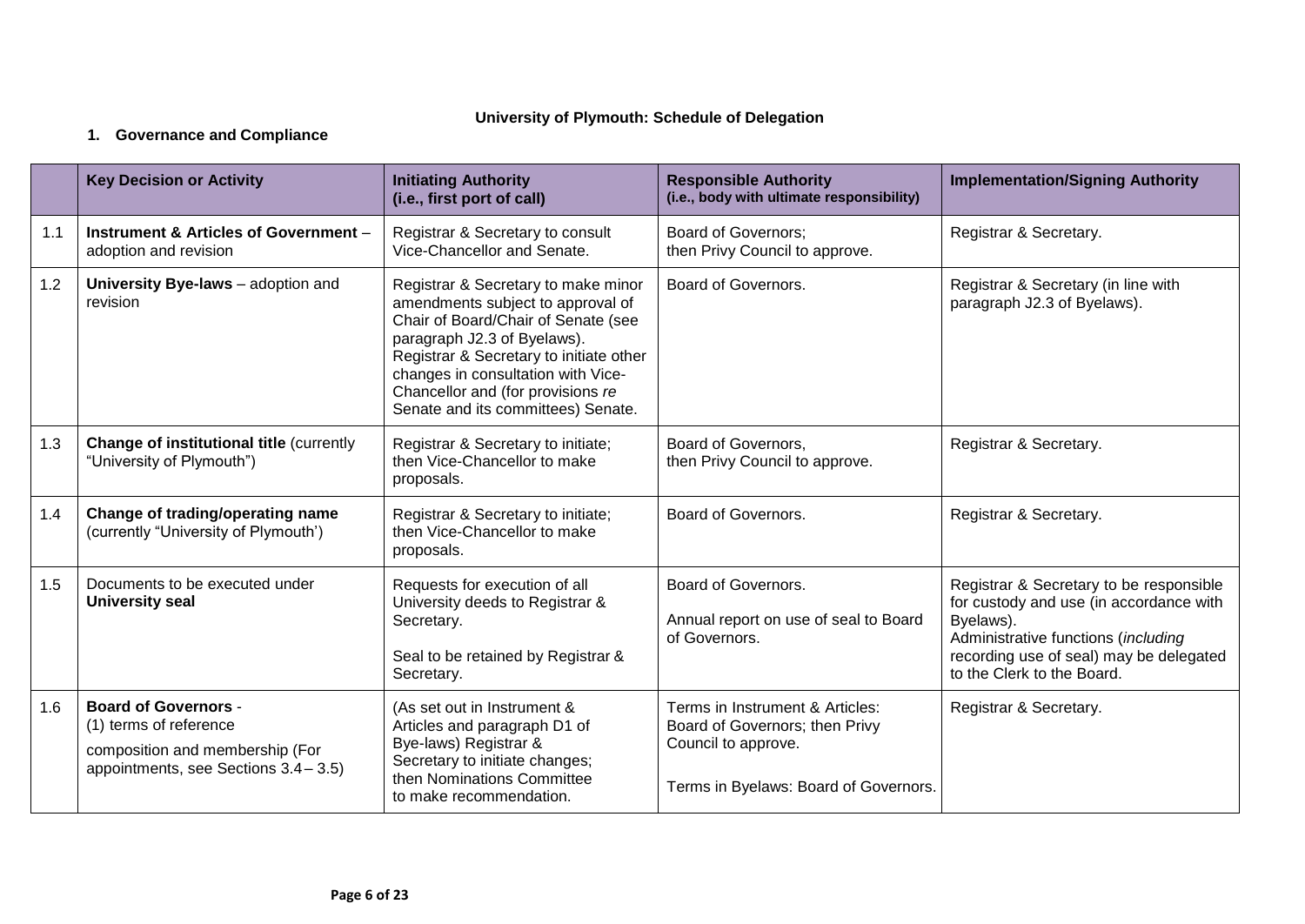| 1.7  | <b>Board Committees - formation,</b><br>designation, terms of reference,<br>composition/membership, deletion         | (As set out in paragraph D of Bye-<br>laws)<br>Registrar & Secretary to initiate<br>changes; then Nominations<br>Committee to make<br>recommendation.                                                                                                | Board of Governors.                                                                                                                  | Registrar & Secretary.                                                                                                                                                                                                                                                  |
|------|----------------------------------------------------------------------------------------------------------------------|------------------------------------------------------------------------------------------------------------------------------------------------------------------------------------------------------------------------------------------------------|--------------------------------------------------------------------------------------------------------------------------------------|-------------------------------------------------------------------------------------------------------------------------------------------------------------------------------------------------------------------------------------------------------------------------|
| 1.8  | Processes to monitor/evaluate<br>performance and effectiveness of:<br>(1) Board of Governors<br>(2) Board Committees | Registrar & Secretary to initiate.<br>Nominations Committee to<br>supervise.                                                                                                                                                                         | Board of Governors.                                                                                                                  | Registrar & Secretary and relevant<br>Committee Chair.<br>(1) Annual internal effectiveness reviews<br>and external reviews every four years.<br>(2) Internal effectiveness reviews at least<br>every two years.                                                        |
| 1.9  | <b>Register of Interests</b>                                                                                         | Governors to complete on initiation<br>and update as necessary.<br>Annual update to Registrar &<br>Secretary.<br>Annual review as part of external<br>audit.                                                                                         | Board of Governors.                                                                                                                  | Registrar & Secretary to supervise.<br>Administrative functions may be<br>delegated to the Clerk to the Board.                                                                                                                                                          |
| 1.10 | Senate-<br>(1) terms of reference<br>(2) composition and membership<br>(For appointments, see Section 3.7)           | (As set out in Instrument & Articles<br>and paragraph E1 of Bye-laws) The<br>Academic Registrar in consultation<br>with the Registrar & Secretary to<br>initiate changes; then Vice-<br>Chancellor to make<br>recommendation to Senate.              | Terms in Instrument & Articles:<br>Board of Governors, then Privy<br>Council to approve.<br>Terms in Byelaws: Board of<br>Governors. | Registrar & Secretary.<br>Academic Registrar to<br>undertake implementation and<br>signing authority as appropriate<br>and directed by the Registrar<br>and Secretary, along with those<br>administrative functions arising<br>in their role as Clerk to the<br>Senate. |
| 1.11 | Senate committees - formation,<br>designation, terms of reference,<br>composition/membership, deletion               | (As set out in paragraph E of Bye-<br>laws)<br>The Academic Registrar in<br>consultation with the Registrar &<br>Secretary or Chair of relevant<br>Senate committee to initiate<br>changes; then Vice-Chancellor to<br>make recommendation to Senate | Terms in Byelaws: Board of<br>Governors.<br>Otherwise Senate to decide and report<br>to Board of Governors.                          | Registrar & Secretary.<br>Academic Registrar to<br>undertake implementation and<br>signing authority as appropriate<br>and directed by the Registrar<br>and Secretary, along with those<br>administrative functions arising<br>in their role as Clerk to the<br>Senate. |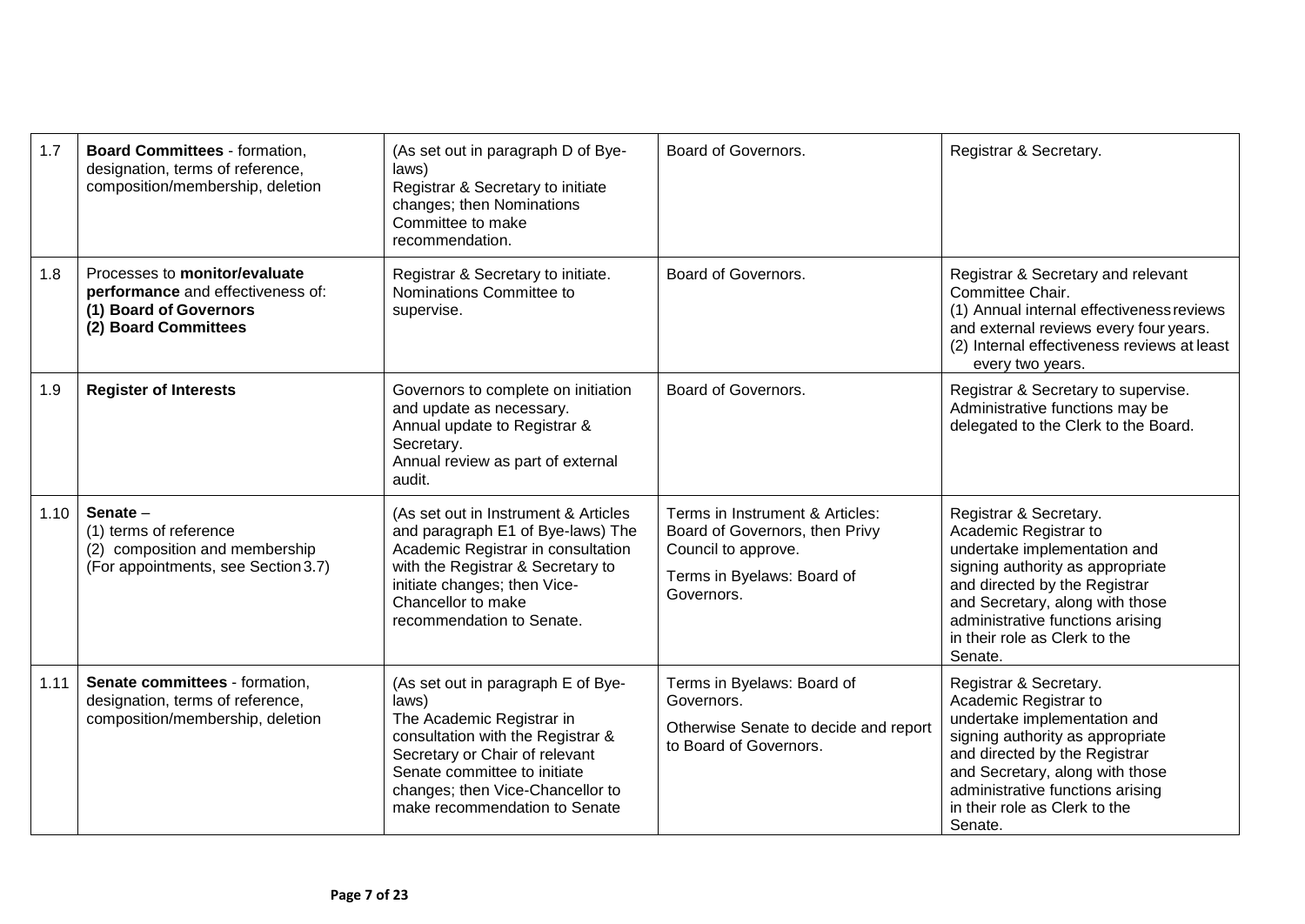| 1.12 | Compliance with the Terms and<br>Conditions of OfS Funding for HEIs and<br>related financial requirements (including<br>compliance with duties as OfS's<br><b>Accountable Officer</b>                                                                                                 | Chief Financial Officer to initiate.                                                                                                                                                                                                                                                                                   | Vice-Chancellor (as accountable<br>officer).<br>Vice-Chancellor to report to, and<br>consult, Board of Governors if any<br>actions/ proposals non-compliant.                 | <b>Chief Financial Officer.</b>                                                                                                                                                                                                                                                                                                                                                                   |
|------|---------------------------------------------------------------------------------------------------------------------------------------------------------------------------------------------------------------------------------------------------------------------------------------|------------------------------------------------------------------------------------------------------------------------------------------------------------------------------------------------------------------------------------------------------------------------------------------------------------------------|------------------------------------------------------------------------------------------------------------------------------------------------------------------------------|---------------------------------------------------------------------------------------------------------------------------------------------------------------------------------------------------------------------------------------------------------------------------------------------------------------------------------------------------------------------------------------------------|
| 1.13 | Compliance with CUC HE Code of<br>Governance                                                                                                                                                                                                                                          | Registrar & Secretary to initiate<br>supervise annual review and report<br>to Board of Governors via the Audit<br>Committee.                                                                                                                                                                                           | Board of Governors (following<br>recommendation of the Audit<br>Committee)                                                                                                   | Registrar & Secretary.<br>Administrative functions may be<br>delegated to the Clerk to the Board.                                                                                                                                                                                                                                                                                                 |
| 1.14 | <b>Charities Acts requirements</b>                                                                                                                                                                                                                                                    | Vice-Chancellor, Registrar &<br>Secretary, Chief Financial Officer or<br>Head of Legal and Compliance to<br>initiate; then Vice-Chancellor to<br>make recommendation to Audit<br>Committee.                                                                                                                            | Board of Governors (taking account of<br>recommendation of Audit Committee).                                                                                                 | Registrar & Secretary.<br>Functions may be delegated to<br>Head of Legal and Compliance (as<br>appropriate).                                                                                                                                                                                                                                                                                      |
| 1.15 | <b>Information Governance, including</b><br>Data Protection, including:<br>(1) information and information<br>governance/data management, quality<br>and security issues; Freedom of<br>Information (including classification of<br>information and University Publication<br>Scheme) | Registrar & Secretary (as Senior<br>Information Risk Owner) to initiate,<br>in consultation with the Director of<br>IT and Data Protection Officer<br>(1) Information and Digital<br>Committee to consider and make<br>recommendation to Vice-Chancellor.<br>(3) Data Protection/Freedom of<br>Information Specialist. | Board of Governors (taking account of<br>recommendation by the Audit<br>Committee)<br>Vice-Chancellor.<br><b>Annual Information Governance</b><br>Update to Audit Committee. | (1) IT Director or Data Protection Officer<br>(2) Signatory and implementation of data<br>sharing agreements: Relevant Executive<br>Dean/Head of Directorate.<br>(3) Registrar & Secretary.<br>Functions may be delegated to Data<br>Protection/Freedom of Information<br>Specialist.<br>Chief Financial Officer to carry out Fol<br>internal reviews, following an appeal<br>against a decision. |
| 1.16 | Health and Safety of staff, students<br>and third parties on University or<br>related premises (including<br>monitoring compliance and incident<br>management and suspension, and<br>closure of facility, school, institute or<br>activity on health and safety grounds)              | Registrar & Secretary and/or Head<br>of Health and Safety to initiate;<br>then University Safety Committee<br>to review and make<br>recommendation.                                                                                                                                                                    | Vice-Chancellor.<br>Vice-Chancellor to report serious<br>incidents to Board of Governors.<br>Board Health and Safety<br>Assurance Committee to provide<br>assurance to Board | Registrar & Secretary.<br>Functions may be delegated to Head of<br>Health and Safety.<br>All staff and students have individual<br>responsibility for health and safety.<br>Annual health and safety report to Board<br>of Governors.<br>(4) Annual report from Board Health and<br><b>Safety Assurance Committee</b>                                                                             |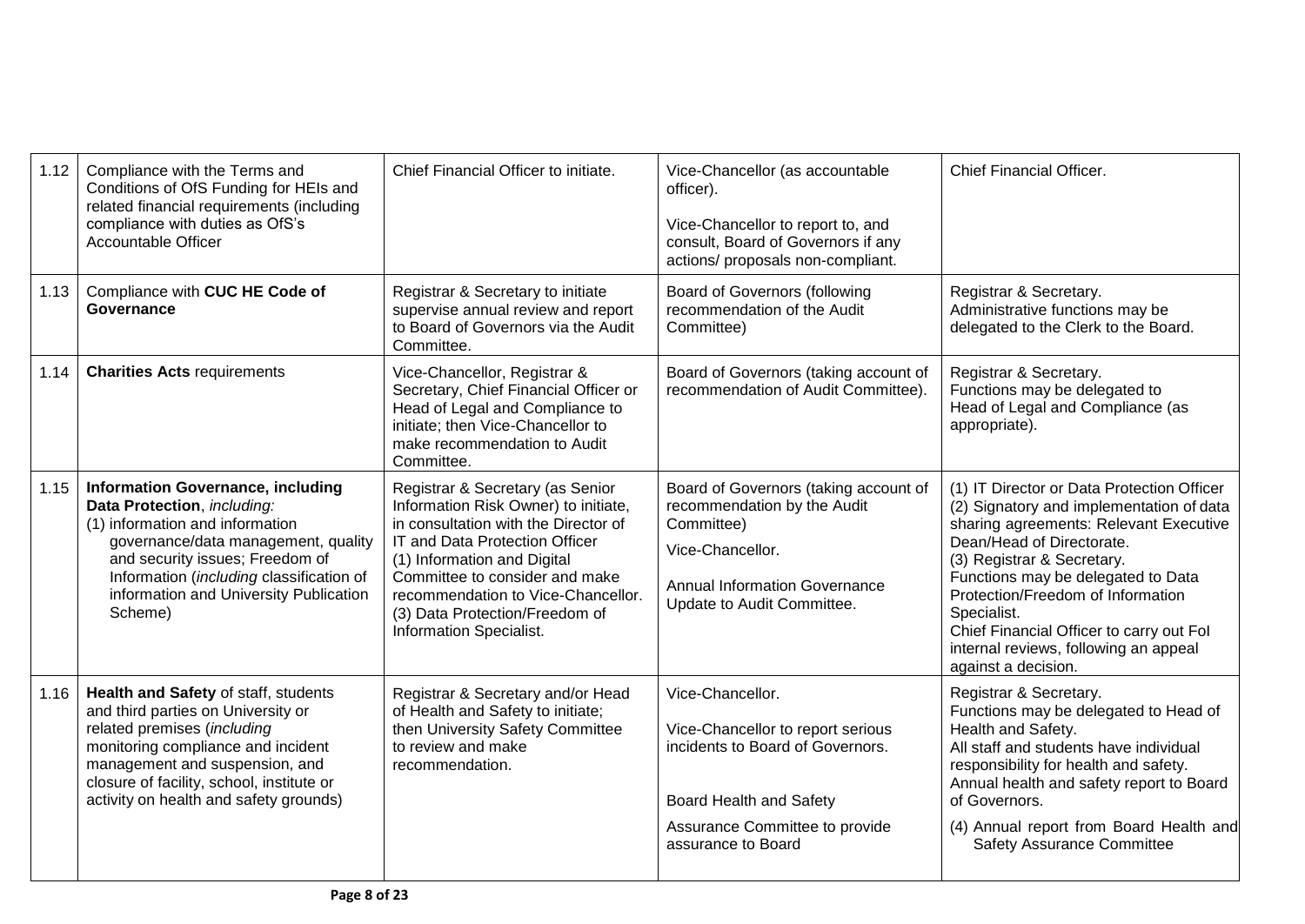| 1.17 | <b>Regulatory licences/ethical approvals</b><br>and sponsorship of clinical investigations,<br>research and clinical trials involving<br>human participants (including under the<br>Human Tissue Act 2004, Animals<br>Scientific Procedures Act 1986) -<br>obtaining and revision | Relevant licence holder to initiate<br>and report to Deputy Vice-Chancellor<br>(Research & Enterprise). | Deputy Vice-Chancellor (Research &<br>Enterprise) to report annually to Board<br>of Governors. | Deputy Vice-Chancellor (Research &<br>Enterprise) and relevant licence holder. |
|------|-----------------------------------------------------------------------------------------------------------------------------------------------------------------------------------------------------------------------------------------------------------------------------------|---------------------------------------------------------------------------------------------------------|------------------------------------------------------------------------------------------------|--------------------------------------------------------------------------------|
|------|-----------------------------------------------------------------------------------------------------------------------------------------------------------------------------------------------------------------------------------------------------------------------------------|---------------------------------------------------------------------------------------------------------|------------------------------------------------------------------------------------------------|--------------------------------------------------------------------------------|

## **2. Strategy and Policy**

|     | <b>Key Decision or Activity</b>                                                                                                                                               | <b>Initiating Authority</b><br>(i.e., first port of call)                                                    | <b>Responsible Authority</b><br>(i.e., body with ultimate responsibility) | <b>Implementation/Signing Authority</b> |
|-----|-------------------------------------------------------------------------------------------------------------------------------------------------------------------------------|--------------------------------------------------------------------------------------------------------------|---------------------------------------------------------------------------|-----------------------------------------|
| 2.1 | Adoption and revision of University's:<br>vision, mission and strategy<br><i>(including the University's corporate)</i><br>strategy)<br>(2) key performance indicators (KPIs) | Vice-Chancellor to initiate, consult<br>Senate (as appropriate) and make<br>proposals to Board of Governors. | Board of Governors.                                                       | Vice-Chancellor.                        |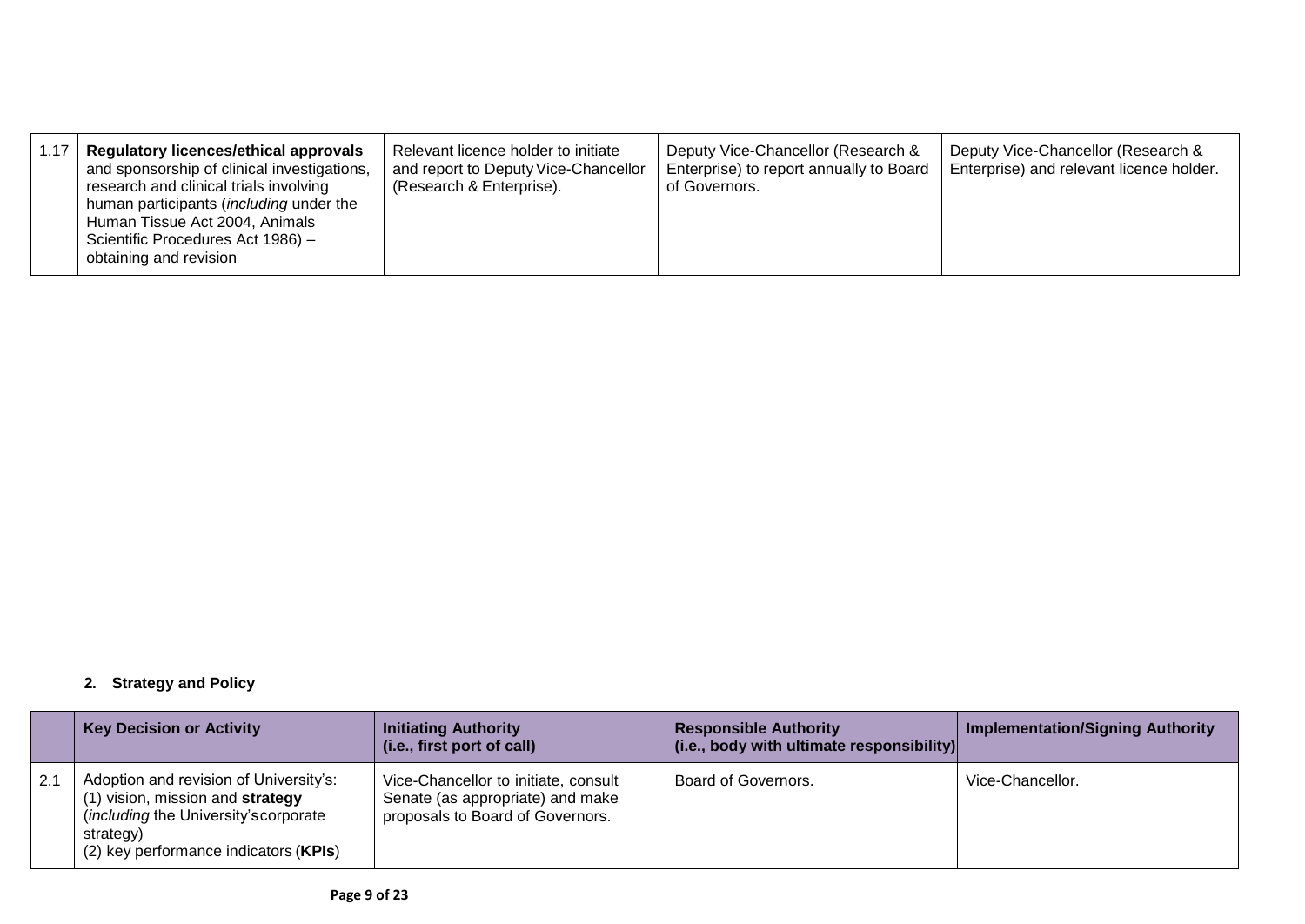| 2.2 | Monitoring and evaluation of<br>University's performance against KPIs<br>and approved plans (to be benchmarked<br>against comparable institutions) | UEG to supervise and report to Board<br>of Governors on annual basis or as<br>requested by Board.                                                                                                                   | Board of Governors.                                                          | Deputy Vice-Chancellor (International<br>& Planning).<br>Relevant UEG members to be<br>responsible for performance of KPIs. |
|-----|----------------------------------------------------------------------------------------------------------------------------------------------------|---------------------------------------------------------------------------------------------------------------------------------------------------------------------------------------------------------------------|------------------------------------------------------------------------------|-----------------------------------------------------------------------------------------------------------------------------|
| 2.3 | <b>Strategic Risk Register and risk</b><br>management policy - adoption and<br>revision                                                            | Registrar & Secretary to initiate and<br>consult relevant UEG members<br>responsible for respective risks and<br>UEG Risk Review Group; then Vice-<br>Chancellor (VIA UEG) to make<br>proposals to Audit Committee. | Board of Governors (taking account of<br>recommendation of Audit Committee). | Registrar & Secretary and relevant<br>UEG members responsible for risks.                                                    |
| 2.4 | Value for money strategy and<br>arrangements for securing economy,<br>efficiency and effectiveness - adoption<br>and revision                      | Chief Financial Officer to initiate; then<br>Vice-Chancellor to make proposals to<br>Audit Committee.                                                                                                               | Audit Committee to review the Annual<br>Value for Money Report.              | <b>Chief Financial Officer.</b><br>To report to Audit Committee.                                                            |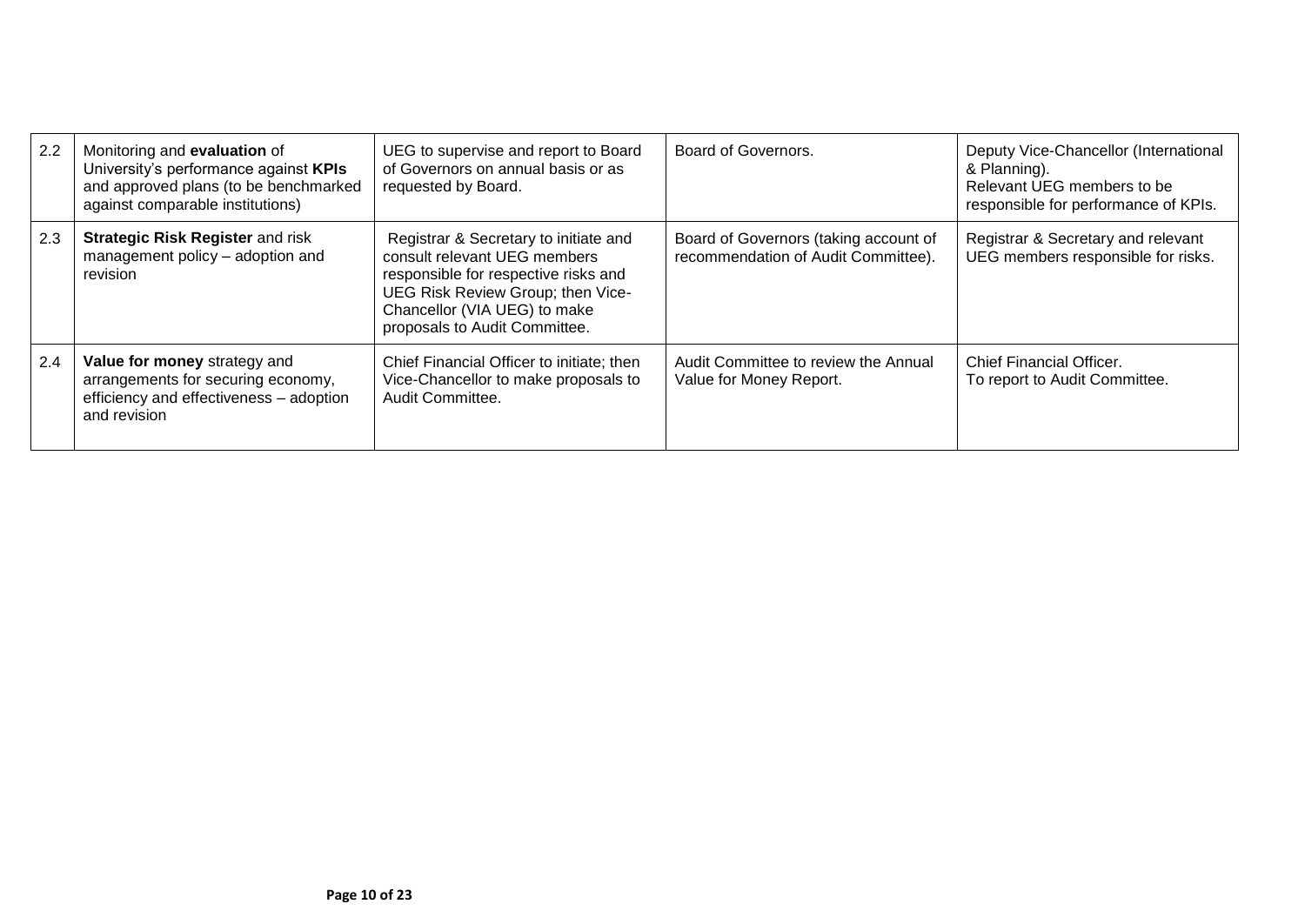# **3. Staff and Human Resources**

|     | <b>Key Decision or Activity</b>                                                                                                                                                                                                                                                                                                                              | <b>Initiating Authority</b><br>(i.e., first port of call)                                                                                        | <b>Responsible Authority</b><br>(body with ultimate responsibility)                                                                                                                        | <b>Implementation/Signing</b><br><b>Authority</b>                             |
|-----|--------------------------------------------------------------------------------------------------------------------------------------------------------------------------------------------------------------------------------------------------------------------------------------------------------------------------------------------------------------|--------------------------------------------------------------------------------------------------------------------------------------------------|--------------------------------------------------------------------------------------------------------------------------------------------------------------------------------------------|-------------------------------------------------------------------------------|
| 3.1 | Adoption and revision of Human<br>(1)<br>resources / staff recruitment strategies<br>(including any University headcount initiatives<br>such as Voluntary Leaving/Voluntary Severance)                                                                                                                                                                       | HR Director to initiate (in consultation with<br>trade unions as appropriate);<br>then Vice-Chancellor.                                          | Vice-Chancellor advised by the<br>University Executive Group<br>(taking account of<br>recommendation of HR<br>Director).                                                                   | <b>HR Director.</b>                                                           |
| 3.2 | Adoption and revision of staff policies relating to:<br>(2) (1) dismissal/redundancy or potentially<br>leading to termination of employment<br>$(3)$ $(2)$ suspension<br>(4) (3) conduct and discipline<br>$(5)$ (4) grievances<br>(6) (5) progression and promotion<br>$(7)$ $(6)$ rewards<br>(8) (7) promotion of equality of opportunity<br>and diversity | HR Director to initiate (consult trade<br>unions as appropriate) and make<br>proposals through Chief Financial<br>Officer; then Vice-Chancellor. | Vice-Chancellor advised by the<br>University Executive Group<br>(taking account of the<br>recommendation of the HR<br>Director.                                                            | <b>HR Director.</b>                                                           |
| 3.3 | Approval of, and changes to, general terms and<br>conditions of employment (including pension<br>arrangements)                                                                                                                                                                                                                                               | HR Director to initiate (in consultation with<br>trade unions and Reward &<br>Remuneration Committee as appropriate)<br>and make recommendation. | Vice-Chancellor (within strategies/<br>policies referred to in Sections 3.1<br>and 3.2, and taking account of<br>recommendation of Reward &<br>Remuneration Committee, as<br>appropriate). | <b>HR Director.</b>                                                           |
| 3.4 | Approval of recommended nationally-negotiated<br>annual pay award                                                                                                                                                                                                                                                                                            | HR Director.                                                                                                                                     | Vice-Chancellor may accept,<br>reject or modify recommendation.<br><b>Reward &amp; Remuneration</b><br>Committee to consider for<br>executive members.                                     | HR Director to implement in<br>accordance with HR policies<br>and procedures. |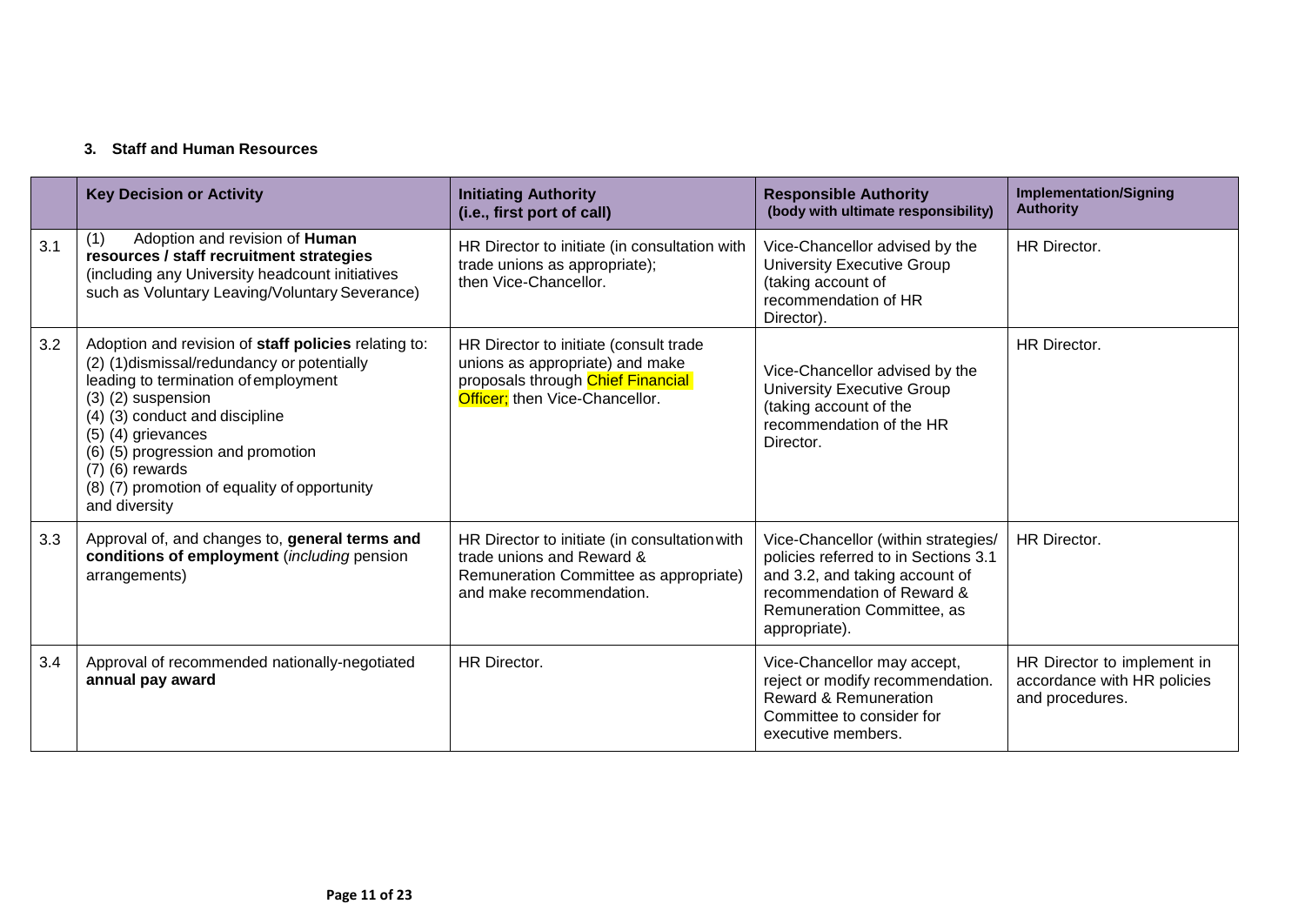|     | <b>Key Decision or Activity</b>                                                                                                                                                                                                                                 | <b>Initiating Authority</b><br>(i.e., first port of call)                                                                                                                                                                                                                                                                                                                                                           | <b>Responsible Authority</b><br>(body with ultimate responsibility)                                                                                                                                                                                                                                                                                                                                    | <b>Implementation/Signing</b><br><b>Authority</b>                                                                                                                                                                                                                                                                                                                                    |
|-----|-----------------------------------------------------------------------------------------------------------------------------------------------------------------------------------------------------------------------------------------------------------------|---------------------------------------------------------------------------------------------------------------------------------------------------------------------------------------------------------------------------------------------------------------------------------------------------------------------------------------------------------------------------------------------------------------------|--------------------------------------------------------------------------------------------------------------------------------------------------------------------------------------------------------------------------------------------------------------------------------------------------------------------------------------------------------------------------------------------------------|--------------------------------------------------------------------------------------------------------------------------------------------------------------------------------------------------------------------------------------------------------------------------------------------------------------------------------------------------------------------------------------|
| 3.5 | Appointment, appointment terms (including audit<br>fees, audit strategy, nature/scope of audit and<br>provision of non-audit services), appraisal and<br>dismissal/removal/ resignation of:<br>(1) external auditors<br>(2) internal auditors                   | Chief Financial Officer to initiate.<br>Audit Committee to review and make<br>recommendation (after appointment/<br>procurement process).<br>Tendering for the external audit function<br>to be overseen by Audit Committee in line<br>with OfS/CUC guidance.                                                                                                                                                       | <b>Board of Governors (taking</b><br>account of recommendation of<br>Audit Committee).                                                                                                                                                                                                                                                                                                                 | Chief Financial Officer to give<br>subsequent directions to,<br>appraise and supervise<br>internal/external auditors and<br>to report any issues to Audit<br>Committee.<br>Any proposal for termination of<br>appointment to be reported by<br>Audit Committee to Board of<br>Governors for approval.                                                                                |
| 3.6 | Appointment, induction/training, appraisal,<br>grievance, discipline, suspension and<br>dismissal/removal/ resignation/voluntary severance<br>of:<br>(1) Chair of Board of Governors<br>(2) Vice-Chair of Board of Governors<br>(3) Senior Independent Governor | Appointment/election process in<br>accordance with paragraph G3 (for Chair)<br>or G4 (for other officers) of Byelaws.<br>Nominations Committee to supervise<br>process and make recommendation.                                                                                                                                                                                                                     | <b>Board of Governors (taking</b><br>account of recommendation of<br>Nominations Committee).<br>Current Chair of Board may<br>provide background information to<br>candidates for role of Chair but<br>must not to participate in decision<br>to appoint successor.<br>Neither Chair nor Vice-Chair to<br>participate in appointment of<br>Senior Independent Governor<br>(paragraph G4.2 of Byelaws). | Registrar & Secretary to<br>arrange appointment in<br>accordance with Byelaws.<br>Chair/Vice-Chair of Board or<br>Senior Independent Governor<br>(as appropriate) to arrange<br>training and appraisal and to<br>report any issues to<br>Nominations Committee.<br>Any proposal for termination to<br>be reported by Nominations<br>Committee to Board of<br>Governors for approval. |
| 3.7 | Appointment, induction/training, appraisal,<br>grievance, discipline, suspension and<br>dismissal/removal/resignation/voluntary severance<br>of:<br>(1) independent governors<br>(2) staff governors<br>(3) student governors                                   | (1) Registrar & Secretary to<br>initiate appointment process and<br>report to Nominations Committee,<br>which supervises process and<br>makes recommendation.<br>(2) Two academic staff to be nominated<br>by Senate from within its membership,<br>and one professional services member<br>of staff to be co-opted after election by<br>professional services staff.<br>(3) To be nominated by Students'<br>Union. | Board of Governors (taking<br>account of recommendation of<br>Nominations Committee).                                                                                                                                                                                                                                                                                                                  | Registrar & Secretary to<br>arrange appointment, training<br>and appraisal and report to<br>Nominations Committee any<br>issues arising.                                                                                                                                                                                                                                             |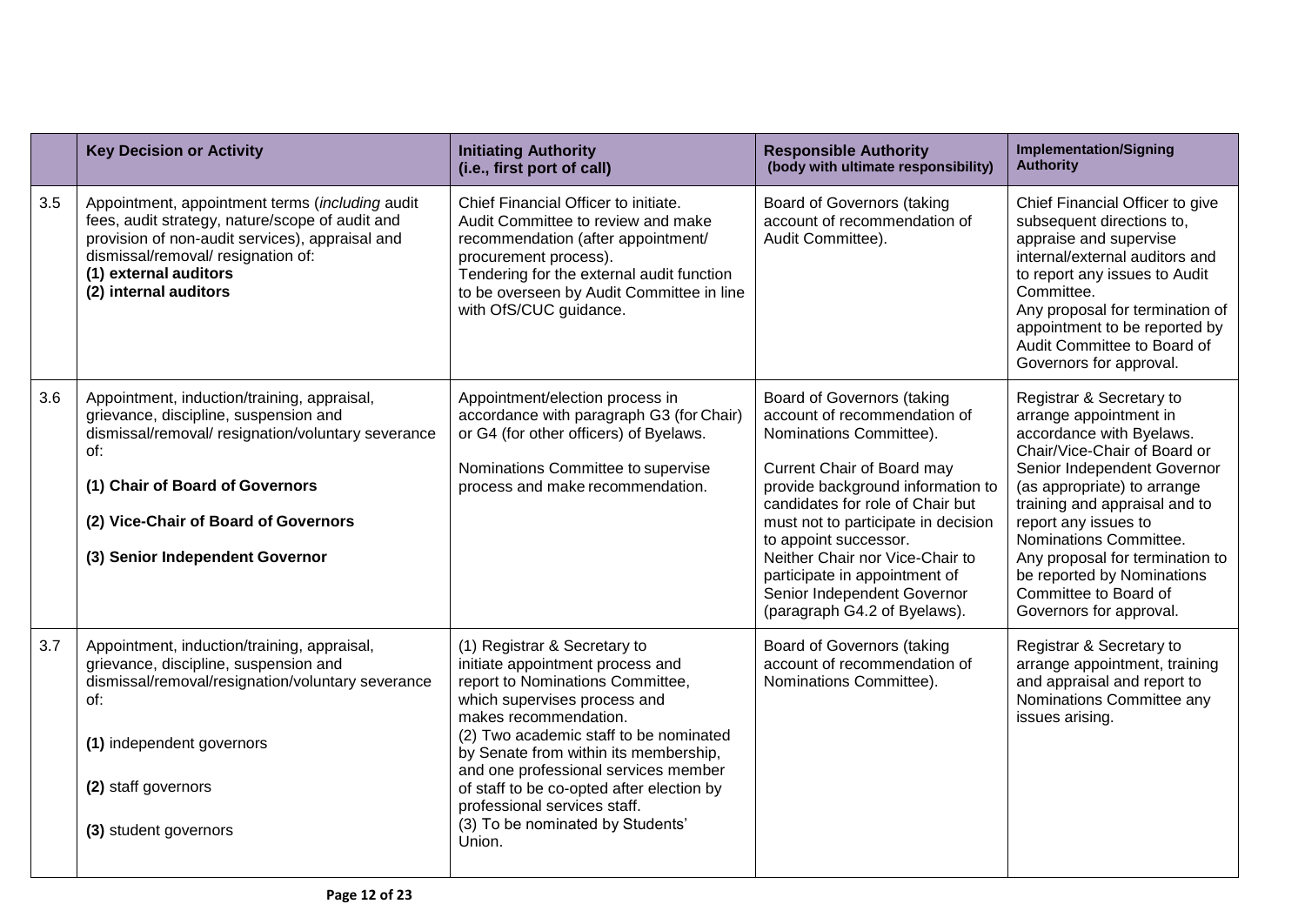|               | <b>Key Decision or Activity</b>                                                                                                                                                                                                                         | <b>Initiating Authority</b><br>(i.e., first port of call)                                                                                                                                                                 | <b>Responsible Authority</b><br>(body with ultimate responsibility)                                                                                                                                                                                                                                              | <b>Implementation/Signing</b><br><b>Authority</b>                                                                                                                                                                                                                                                                                                                       |
|---------------|---------------------------------------------------------------------------------------------------------------------------------------------------------------------------------------------------------------------------------------------------------|---------------------------------------------------------------------------------------------------------------------------------------------------------------------------------------------------------------------------|------------------------------------------------------------------------------------------------------------------------------------------------------------------------------------------------------------------------------------------------------------------------------------------------------------------|-------------------------------------------------------------------------------------------------------------------------------------------------------------------------------------------------------------------------------------------------------------------------------------------------------------------------------------------------------------------------|
| 3.7<br>(cont) | (4) Chairs and Vice-Chairs of Board Committees                                                                                                                                                                                                          | (4) Registrar & Secretary to initiate<br>appointment/election process in<br>accordance with paragraph G4 of Bye-<br>laws, and to report to Nominations<br>Committee which supervises process and<br>makes recommendation. |                                                                                                                                                                                                                                                                                                                  | Appointment in (4) to comply<br>with paragraph G4 of Bye-<br>laws.<br>Any proposal for termination of<br>appointment to be reported by<br>Nominations Committee to<br>Board of Governors for<br>approval.                                                                                                                                                               |
| 3.8           | <b>Financial allowances for Governors</b>                                                                                                                                                                                                               | Individual governor to make claim for<br>expenses or compensation for loss of<br>earning, in exceptional circumstances<br>(Byelaws para. H3) to Chief Financial<br>Officer.                                               | Chair of Board to decide<br>expenses claims (taking account<br>of recommendation of Chief<br>Financial Officer).<br>Any request for compensation for<br>loss of earnings to be decided by<br>Chair of Board, Chair of Finance<br>Committee and Vice-Chancellor in<br>accordance with paragraph H3 of<br>Byelaws. | Governors' expenses and<br>allowances to be paid in<br>accordance with Part H of Bye-<br>laws.<br><b>Chief Financial Officer</b>                                                                                                                                                                                                                                        |
| 3.9           | Appointment ( <i>including</i> election/selection),<br>induction/training, appraisal, grievance, discipline,<br>suspension and dismissal/removal/redundancy/<br>resignation/voluntary severance of members of<br>Senate and Chairs of Senate Committees | Registrar & Secretary or Vice-Chancellor<br>to initiate.                                                                                                                                                                  | Senate.                                                                                                                                                                                                                                                                                                          | Registrar & Secretary to<br>arrange appointment in<br>accordance with Part E of Bye-<br>laws.<br>Administrative functions may<br>be delegated to the<br>Academic Registrar as Clerk<br>to Senate.<br>Termination and other issues<br>to be addressed in accordance<br>with employment terms of<br>relevant University staff<br>member and HR policies and<br>procedures |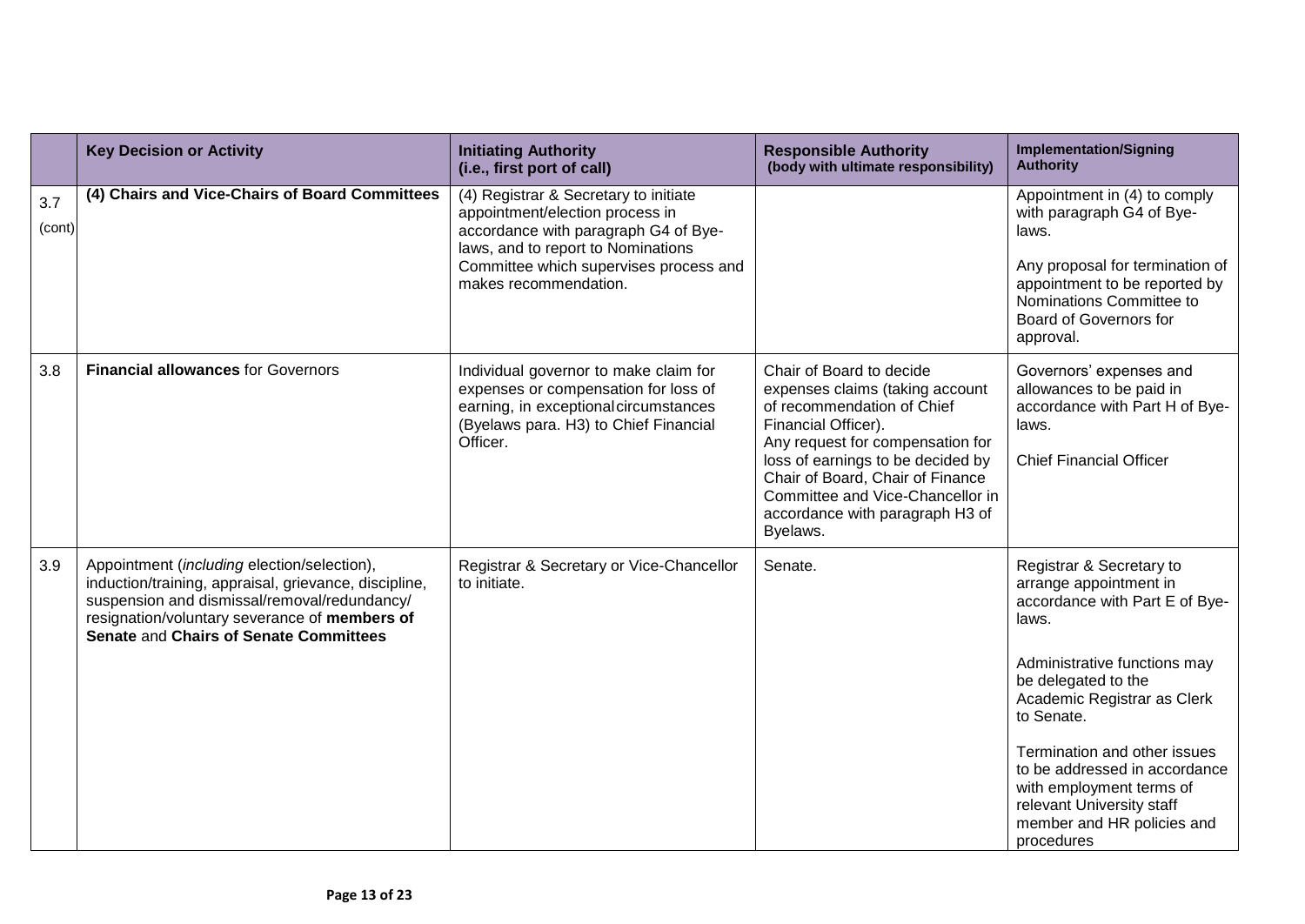|      | <b>Key Decision or Activity</b>                                                                                                                                                                                                                                                      | Initiating Authority (i.e., first port of<br>call)                                                                                                                                                                                                                                                                                                                                                                                                                                                        | <b>Responsible Authority</b><br>(body with ultimate responsibility)                                                                                        | <b>Implementation/Signing</b><br><b>Authority</b>                                                                                                                                                                                                                                                                                                                                                                                                                                                                                                                                                                                                   |
|------|--------------------------------------------------------------------------------------------------------------------------------------------------------------------------------------------------------------------------------------------------------------------------------------|-----------------------------------------------------------------------------------------------------------------------------------------------------------------------------------------------------------------------------------------------------------------------------------------------------------------------------------------------------------------------------------------------------------------------------------------------------------------------------------------------------------|------------------------------------------------------------------------------------------------------------------------------------------------------------|-----------------------------------------------------------------------------------------------------------------------------------------------------------------------------------------------------------------------------------------------------------------------------------------------------------------------------------------------------------------------------------------------------------------------------------------------------------------------------------------------------------------------------------------------------------------------------------------------------------------------------------------------------|
| 3.10 | Appointment, employment terms (including<br>remuneration, Performance-Related Pay (if<br>applicable) and variations), induction/training,<br>appraisal, grievance, discipline, suspension and<br>dismissal/removal/redundancy/resignation/<br>voluntary severance of Vice-Chancellor | Appointment and term to be in<br>accordance with Part B of Byelaws and<br>HR policies and procedures. Terms of<br>employment and any changes to be<br>approved by Reward & Remuneration<br>Committee.<br>Termination: Chair of Board to initiate<br>termination in consultation with<br>Chancellor, Registrar & Secretary, HR<br>Director and Head of Legal and<br>Compliance (as appropriate) and in<br>accordance with HR policies and<br>procedures, and to make proposal to<br>Nominations Committee. | Board of Governors (taking<br>account of recommendation of<br>Nominations Committee and<br><b>Reward &amp; Remuneration</b><br>Committee, as appropriate). | Registrar & Secretary and HR<br>Director to arrange<br>appointment.<br>Chair of Board to sign<br>appointment letter.<br>Registrar & Secretary (or<br>authorised representative) to<br>arrange training.<br>Chair of Board to conduct<br>appraisal, consult all governors<br>about objectives and<br>performance in accordance<br>with HR procedures, and<br>report outcomes to Reward &<br><b>Remuneration Committee</b><br>(other than confidential<br>matters).<br>Chair of Board to report any<br>issues to Nominations<br>Committee.<br>Chair of Board, Registrar &<br>Secretary and HR Director to<br>implement termination of<br>appointment. |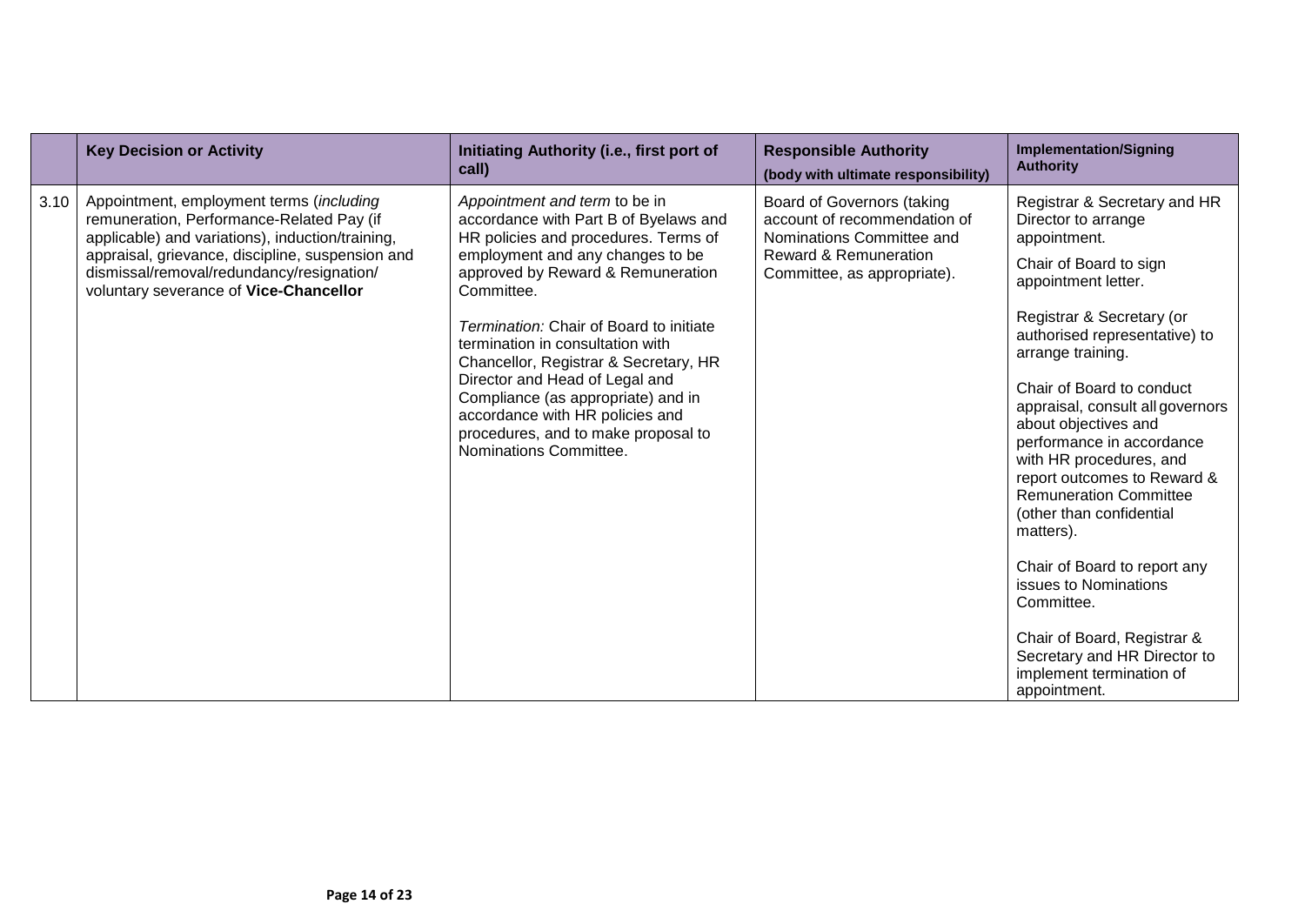|      | <b>Key Decision or Activity</b>                                                                                                                                                                                                                                                                                                                                                                                                                                                                                   | <b>Initiating Authority</b><br>(i.e., first port of call)                                                                                                                                                                                                                                                                                                                                                                                                                                                            | <b>Responsible Authority</b><br>(body with ultimate responsibility)                                                                                                                                                                                                                                                         | <b>Implementation/Signing</b><br><b>Authority</b>                                                                                                                                                                                                                                                                                                                                                                                                                                                                                                                                                               |
|------|-------------------------------------------------------------------------------------------------------------------------------------------------------------------------------------------------------------------------------------------------------------------------------------------------------------------------------------------------------------------------------------------------------------------------------------------------------------------------------------------------------------------|----------------------------------------------------------------------------------------------------------------------------------------------------------------------------------------------------------------------------------------------------------------------------------------------------------------------------------------------------------------------------------------------------------------------------------------------------------------------------------------------------------------------|-----------------------------------------------------------------------------------------------------------------------------------------------------------------------------------------------------------------------------------------------------------------------------------------------------------------------------|-----------------------------------------------------------------------------------------------------------------------------------------------------------------------------------------------------------------------------------------------------------------------------------------------------------------------------------------------------------------------------------------------------------------------------------------------------------------------------------------------------------------------------------------------------------------------------------------------------------------|
| 3.11 | Appointment, employment terms (including<br>remuneration, Performance-Related Pay (if<br>applicable) and variations), induction/training,<br>appraisal, promotion, grievance, discipline,<br>suspension and dismissal/removal/redundancy/<br>resignation/voluntary severance of:<br>(1) Deputy Vice-Chancellors<br>(2) Registrar & Secretary<br>(3) Chief Financial Officer<br>(4) Executive Deans<br>(5) Other University officers reporting directlyto<br>the Vice-Chancellor as appointed from time to<br>time | Appointment (including interim<br>appointments) and term to be in<br>accordance with Part B of Byelaws and<br>HR policies and procedures. Terms of<br>employment (and any changes) to be<br>approved by Reward & Remuneration<br>Committee.<br>Termination: Vice-Chancellor to initiate<br>termination of appointment in consultation<br>with Chief Financial Officer (except case<br>(3), HR Director and Head of Legal and<br>Compliance (as appropriate) and in<br>accordance with HR policies and<br>procedures. | Appointment etc.: Vice-Chancellor<br>(taking account of<br>recommendation of Reward &<br>Remuneration Committee and<br>following appointment process); to<br>report appointments to Board of<br>Governors and all staff.<br>Termination: Vice-Chancellor to<br>approve and report to UEG,<br>Senate and Board of Governors. | Vice-Chancellor or HR Director<br>to arrange appointment.<br>Vice- Chancellor to sign<br>appointment letter. Vice-<br>Chancellor or HR Director to<br>arrange training.<br>Vice-Chancellor to conduct<br>appraisals and report<br>outcomes to Reward &<br><b>Remuneration Committee</b><br>(other than confidential<br>matters).<br>Office-holder may delegate<br>functions and powers, subject<br>as provided in Instrument &<br>Articles, Byelaws and<br>employment terms.<br>Vice-Chancellor,<br><b>Chief</b><br><b>Financial Officer</b><br>(except<br>case 3) and HR Director to<br>implement termination. |
| 3.12 | <b>Restructuring of professional services</b><br>For suspension/closure of facility, school,<br>institute or activity on health and safety<br>grounds, see Section 1.17.<br>For restructuring of Academic staff, see<br>Sections 4.6 and 4.7.                                                                                                                                                                                                                                                                     | <b>Chief Financial Officer and Registrar &amp;</b><br>Secretary or HR Director to initiate (in<br>consultation with trade unions as<br>appropriate) and make proposals to<br>Vice- Chancellor.                                                                                                                                                                                                                                                                                                                       | Vice-Chancellor.                                                                                                                                                                                                                                                                                                            | <b>Chief Financial Officer and</b><br><b>Registrar and Secretary</b><br>who may delegate to Head<br>of relevant Directorate and<br>HR Director.                                                                                                                                                                                                                                                                                                                                                                                                                                                                 |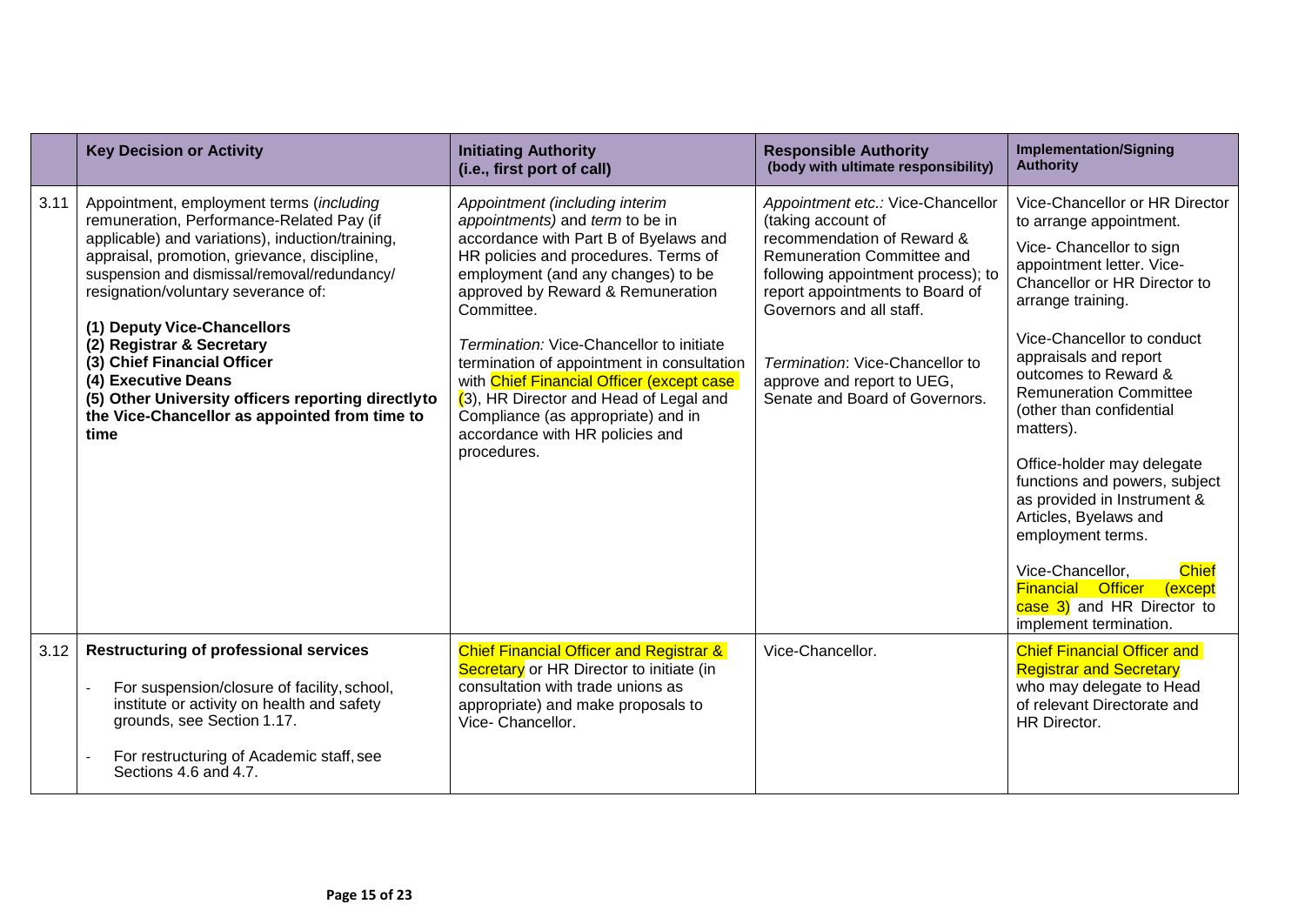# **4 Students, Teaching & Learning and Quality & Standards**

|     | <b>Key Decision or Activity</b>                                                                                                                                                                                                                                                 | <b>Initiating Authority</b><br>(i.e., first port of call)                                                                                                                                                                                                                                                                                                                                                               | <b>Responsible Authority</b><br>body with ultimate responsibility                                                                               | <b>Implementation/Signing</b><br><b>Authority</b>                                                                                                                                                                                                                                                                                       |
|-----|---------------------------------------------------------------------------------------------------------------------------------------------------------------------------------------------------------------------------------------------------------------------------------|-------------------------------------------------------------------------------------------------------------------------------------------------------------------------------------------------------------------------------------------------------------------------------------------------------------------------------------------------------------------------------------------------------------------------|-------------------------------------------------------------------------------------------------------------------------------------------------|-----------------------------------------------------------------------------------------------------------------------------------------------------------------------------------------------------------------------------------------------------------------------------------------------------------------------------------------|
| 4.1 | Approval of Students' Union constitution<br>and bye-laws                                                                                                                                                                                                                        | Registrar & Secretary to consult Deputy Vice-<br><b>Chancellor (Education &amp; Student Experience)</b><br>and Students' Union, and make<br>recommendation                                                                                                                                                                                                                                                              | Board of Governors to review<br>every five years or as referred by<br>Registrar & Secretary.                                                    | Registrar & Secretary to monitor<br>Students' Union constitution and<br>Byelaws and report to Board of<br>Governors (as appropriate).                                                                                                                                                                                                   |
| 4.2 | Review of Students' Union's:<br>(1) audited accounts<br>(2) annual budgets<br>(3) annual reports (non-financial)<br>(4) general compliance with section 22,<br>Education Act 1994 - to operate "in a fair and<br>democratic manner and [to be] accountable for<br>its finances" | (1) & (2) Chief Financial Officer to review (in<br>consultation with Students' Union) and to<br>make recommendation to Audit Committee.<br>(3) Registrar & Secretary to review (in<br>consultation with Students' Union) and to<br>make recommendation to Audit Committee.<br>(4) Registrar & Secretary and/or Chief<br>Financial Officer to supervise liaise with<br>Students' Union and report to Audit<br>Committee. | Board of Governors (taking<br>account of recommendation of<br>Audit Committee).                                                                 | (1) Board of Trustees of<br>Students' Union.<br>(2) Chief Financial Officer to<br>monitor Students' Union's<br>expenditure against budgets<br>and report to Audit Committee.<br>(3) Registrar & Secretary to<br>monitor and report to Audit<br>Committee.<br>(4) Registrar & Secretary and/or<br>Chief Financial Officer to<br>monitor. |
| 4.3 | Promotion of equality of opportunity and<br>diversity for students (cf Section 3.2(7))                                                                                                                                                                                          | Deputy Vice-Chancellor (Education &<br>Student Experience) to initiate; then Student<br>Life Committee to make recommendation (in<br>line with its terms of reference).                                                                                                                                                                                                                                                 | Senate (taking account of<br>recommendation of Student Life<br>Committee).<br>Board of Governors to approve<br>equality and diversity strategy. | Relevant Executive Dean.                                                                                                                                                                                                                                                                                                                |
| 4.4 | Adoption, publication, revision and<br>deviation/waiver of Academic<br><b>Regulations</b>                                                                                                                                                                                       | Academic Registrar to initiate. Academic<br>Regulations Sub-Committee to consider and<br>make proposals to Teaching, Learning &<br>Quality Committee (in line with its terms of<br>reference).<br>If minor, Teaching, Learning & Quality<br>Committee to agree.<br>If major, Teaching, Learning & Quality<br>Committee to make recommendation to<br>Senate.                                                             | Senate (taking account of<br>recommendation of Teaching,<br>Learning and Quality<br>Committee for major changes).                               | Deputy Vice-Chancellor<br>(Education & Student<br>Experience) who may delegate to<br>relevant Executive Dean or Head<br>of School.                                                                                                                                                                                                      |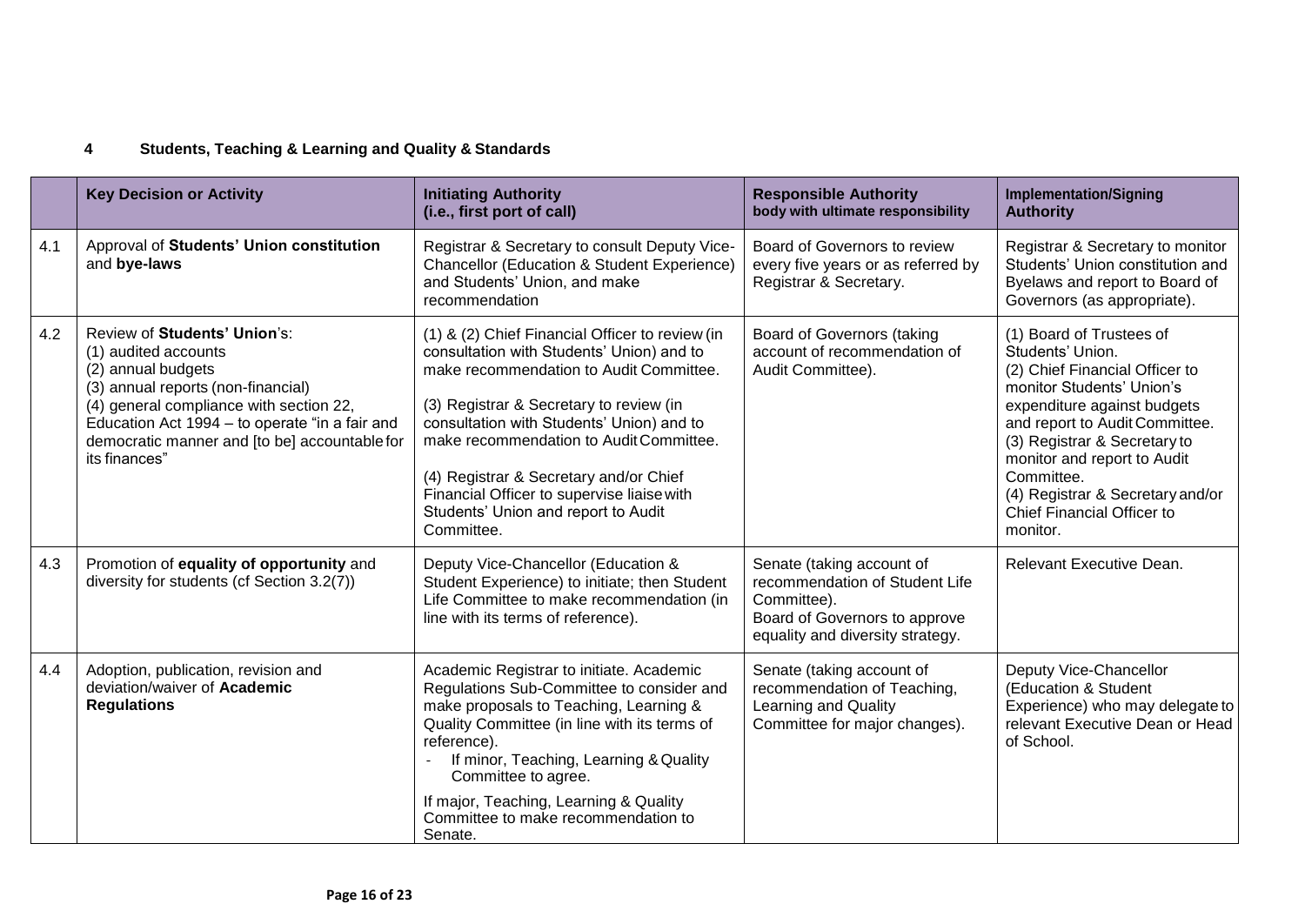#### Enclosure J, Annex C Board of Governors 25.11.21

|     | <b>Key Decision or Activity</b>                                                                                                                                                                                                                                                                                                                                                         | <b>Initiating Authority</b><br>(i.e., first port of call)                                                                                                                                                                                                                                                                          | <b>Responsible Authority</b><br>body with ultimate responsibility                                                                                                                                                                                                                                                                                                                                                                                                                                                                                 | <b>Implementation/Signing</b><br><b>Authority</b>                                                                                 |
|-----|-----------------------------------------------------------------------------------------------------------------------------------------------------------------------------------------------------------------------------------------------------------------------------------------------------------------------------------------------------------------------------------------|------------------------------------------------------------------------------------------------------------------------------------------------------------------------------------------------------------------------------------------------------------------------------------------------------------------------------------|---------------------------------------------------------------------------------------------------------------------------------------------------------------------------------------------------------------------------------------------------------------------------------------------------------------------------------------------------------------------------------------------------------------------------------------------------------------------------------------------------------------------------------------------------|-----------------------------------------------------------------------------------------------------------------------------------|
| 4.5 | Regulations relating to research/research<br>degrees - adoption, publication, revision and<br>deviation/waiver                                                                                                                                                                                                                                                                          | Deputy Vice-Chancellor (Research &<br>Enterprise) to initiate and make proposals to<br>Research & Innovation Committee (in line<br>with its terms of reference).<br>If minor changes, Research & Innovation<br>Committee to agree.<br>If major changes, Research & Innovation<br>Committee to make recommendation to<br>Senate.    | Senate (taking account of<br>recommendation of Research &<br>Innovation Committee for major<br>changes).                                                                                                                                                                                                                                                                                                                                                                                                                                          | Deputy Vice-Chancellor<br>(Research & Enterprise) who<br>may delegate to relevant<br>Executive Dean or Head of<br>School.         |
| 4.6 | Establishment (including approval of<br>constitution), material restructuring and<br>closure/dissolution of faculty, school or<br>institute, and any other academic<br>restructuring (excluding<br>suspension or closure of facility, schoolor<br>institute or activity on health and safety<br>grounds - see Section 1.17.<br>closure or suspension of programme - see<br>Section 4.7) | Relevant Executive Dean to initiate and<br>consult Deputy Vice-Chancellor (International<br>& Planning) and trade unions (as<br>appropriate).<br>Subject to Vice Chancellor's approval,<br>Academic Development & Partnerships<br>Committee to make proposals to Senate.                                                           | Vice-Chancellor following<br>consultation with Senate (taking<br>account of recommendation of<br>Academic Development &<br>Partnerships Committee, as<br>relevant). In the case of any<br>proposals to introduce a new<br>discipline area (with significant<br>resource implications) or to close<br>a discipline area which may have<br>an impact on the University's<br>reputation or which may lead to<br>significant redundancies the<br>Board of Governors shall be<br>consulted by the Vice-Chancellor<br>prior to any decision being made. | Deputy Vice-Chancellor<br>(International & Planning) who<br>may delegate to relevant<br><b>Executive Dean and HR</b><br>Director. |
| 4.7 | Closure/withdrawal or suspension of<br>programmes (cf Sections 1.17 and 4.7)                                                                                                                                                                                                                                                                                                            | Deputy Vice-Chancellor (Education &<br>Student Experience) to initiate and, subject to<br>approval of the Vice-Chancellor, consult:<br>Teaching, Learning & Quality<br>Committee and/or Academic<br>Development & Partnerships Committee<br>(as appropriate and in each case in line<br>with their respective terms of reference); | Senate (normally delegating the<br>decision-making to Teaching,<br>Learning & Quality Committee<br>and/or Academic Development &<br>Partnerships Committee, as<br>appropriate). Board of Governors<br>to be consulted on any proposals:<br>to close or withdraw<br>$\sim$<br>programmes which may give                                                                                                                                                                                                                                            | Deputy Vice-Chancellor<br>(Education & Student<br>Experience) who may<br>delegate to relevant Executive<br>Dean and HR Director.  |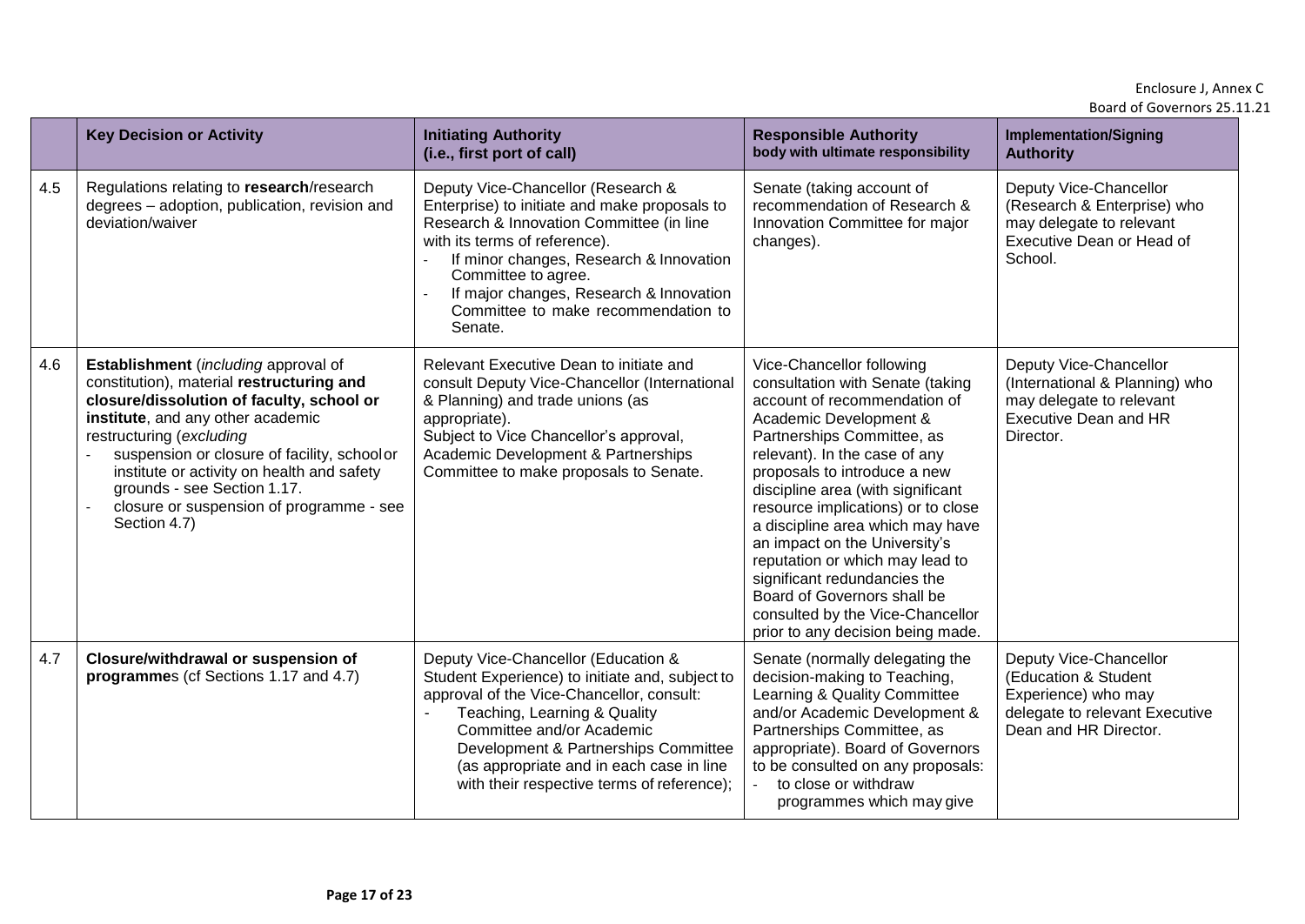|      |                                                                                                                                                                                                                                                                                                                                                       |                                                                                                                                                                                                                                                                                    | rise to reputational impact,<br>or which might lead to<br>significant redundancies.                                          |                                                                                                                                                                                                                                                                                                                                                                      |
|------|-------------------------------------------------------------------------------------------------------------------------------------------------------------------------------------------------------------------------------------------------------------------------------------------------------------------------------------------------------|------------------------------------------------------------------------------------------------------------------------------------------------------------------------------------------------------------------------------------------------------------------------------------|------------------------------------------------------------------------------------------------------------------------------|----------------------------------------------------------------------------------------------------------------------------------------------------------------------------------------------------------------------------------------------------------------------------------------------------------------------------------------------------------------------|
| 4.8  | Adoption and revision of policies and<br>procedures for:<br>(1) Student complaints and grievances<br>(2) Student conduct and discipline (including<br>procedures for suspension and<br>exclusion/expulsion)<br>(3) Student conduct and discipline within<br>student accommodation (including<br>procedures for suspension and<br>exclusion/expulsion) | Registrar & Secretary to initiate and consult<br>Deputy Vice-Chancellor (Education &<br>Student Experience), the Students' Union<br>and Student Life Committee (in line with its<br>terms of reference); then Teaching, Learning<br>& Quality Committee to make<br>recommendation. | (1) & (2) Senate (taking account<br>of recommendation of Teaching,<br>Learning & Quality Committee).<br>(3) Vice-Chancellor. | Student Complaints and<br>Appeals Office to administer:<br>(1) student disciplinary cases in<br>line with Student Code of<br>Conduct; and<br>(2) cases and appeals in line<br>with complaints procedure and<br>to make annual report to<br>Teaching, Learning & Quality<br>Committee, Senate and Board<br>of Governors.<br>(3) Head of Residential<br>Accommodation. |
| 4.9  | <b>Exclusion/expulsion</b> from the University for:<br>(1) academic reasons<br>(2) disciplinary reasons<br>(3) non-payment of fees                                                                                                                                                                                                                    | (1) and (2) Relevant Executive Dean or Head<br>of School to initiate, in consultation with<br>Deputy Vice-Chancellor (Education &<br>Student Experience).<br>(3) Chief Financial Officer to initiate.                                                                              | $(1)$ and $(2)$ Senate.<br>(3) Vice-Chancellor.                                                                              | <b>Student Complaints &amp; Appeals</b><br>Office to administer cases in line<br>with (1) Academic Regulations<br>(2) Student Code of Conduct<br>and (3) Finance Regulations,<br>and to make annual report to<br>Senate and Board of Governors.                                                                                                                      |
| 4.10 | <b>Student tuition fee and other fee rates -</b><br>approval and revision<br>subject to requirements of funding councils or<br>other regulators                                                                                                                                                                                                       | Deputy Vice Chancellor International and<br>Planning or Chief Financial Officer to initiate;<br>then Students Fees Committee to make<br>recommendation to Vice- Chancellor.                                                                                                        | Vice-Chancellor)                                                                                                             | Deputy Vice Chancellor<br>International and Planning and<br>Director of External Relations.                                                                                                                                                                                                                                                                          |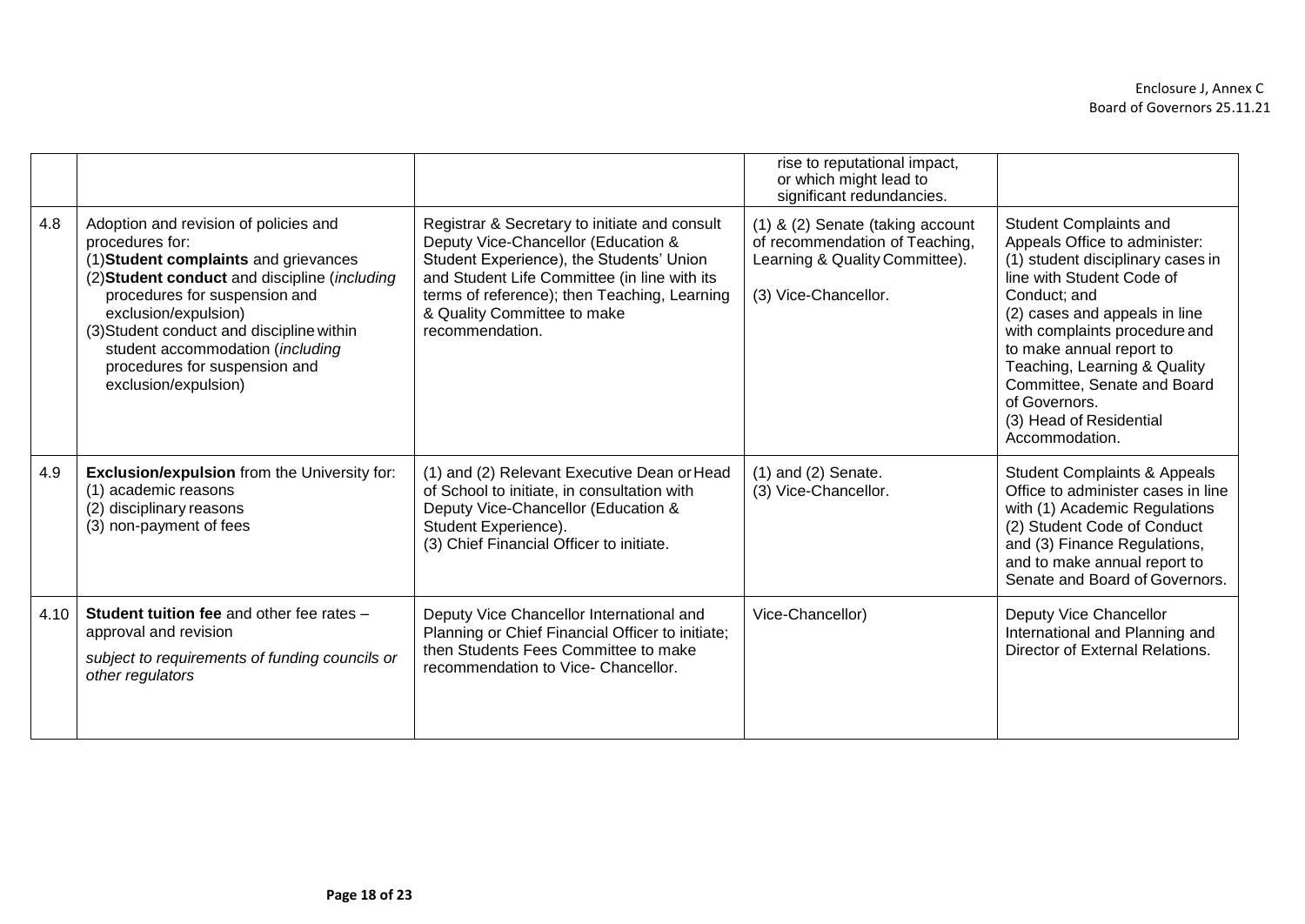### **5 Financial**

|     | <b>Key Decision or Activity</b>                                                                                                                                                                                                                         | <b>Initiating Authority</b><br>(i.e., first port of call)                                                                                                                                                                                                                                                                                                                                                                          | <b>Responsible Authority</b><br>(i.e., body with ultimate responsibility)                                                                          | <b>Implementation/Signing Authority</b>                                                                                                                                                                                |
|-----|---------------------------------------------------------------------------------------------------------------------------------------------------------------------------------------------------------------------------------------------------------|------------------------------------------------------------------------------------------------------------------------------------------------------------------------------------------------------------------------------------------------------------------------------------------------------------------------------------------------------------------------------------------------------------------------------------|----------------------------------------------------------------------------------------------------------------------------------------------------|------------------------------------------------------------------------------------------------------------------------------------------------------------------------------------------------------------------------|
| 5.1 | Adoption and revision of:<br>(1) medium term financial strategy<br>(2) annual and five year financial<br>plans, estimates of income and<br>expenditure, and budgets (capital and<br>revenue)                                                            | Chief Financial Officer to initiate;<br>then Vice-Chancellor to make<br>recommendation to Finance Committee.                                                                                                                                                                                                                                                                                                                       | Board of Governors (taking account of<br>recommendation of Finance<br>Committee).                                                                  | Chief Financial Officer to prepare<br>detailed budgets within overall budget<br>framework (including budgets for<br>faculties, schools, institutes and<br>directorates) and to monitor expenditure<br>against budgets. |
| 5.2 | Financial Regulations and procedures:<br>(1) adoption and revision<br>(2) compliance and interpretation                                                                                                                                                 | (1) Chief Financial Officer to initiate;<br>then Vice-Chancellor to make proposals<br>to Finance Committee.<br>(2) Chief Financial Officer in consultation<br>with Registrar & Secretary.                                                                                                                                                                                                                                          | (1) Board of Governors (taking account<br>of recommendation of Finance<br>Committee).<br>(2) Vice-Chancellor.                                      | (1) and (2) Chief Financial Officer.                                                                                                                                                                                   |
| 5.3 | Internal and external audit (interim and<br>final) - approval of scope/strategy:<br>review of major findings of internal audit<br>reviews, management responses,<br>issues and reservations; and co-<br>ordination of internal and external<br>auditors | Chief Financial Officer to initiate;<br>then Vice-Chancellor to make proposals<br>after consulting UEG, as appropriate.                                                                                                                                                                                                                                                                                                            | Audit Committee.                                                                                                                                   | Chief Financial Officer to oversee<br>implementation of audit-based<br>recommendations. Internal/External<br>Auditors to report to Audit Committee<br>on progress of recommendation<br>implementation.                 |
| 5.4 | Approval of financial statements and<br>accounts                                                                                                                                                                                                        | Chief Financial Officer to initiate; then<br>Vice-Chancellor to make proposals to:<br>Finance Committee - draft financial<br>statements; makes<br>recommendation. Audit Committee<br>- draft financial statements with<br>external auditors (including formal<br>opinion, statement of members'<br>responsibilities and statement of<br>internal control) (in line with OfS's<br>Accounts Directions) and makes<br>recommendation. | Board of Governors (taking account of<br>recommendation of Finance Committee<br>and Audit Committee).<br>Vice-Chancellor (as accountable officer). | <b>Chief Financial Officer.</b><br>Signatory: Vice-Chancellor.                                                                                                                                                         |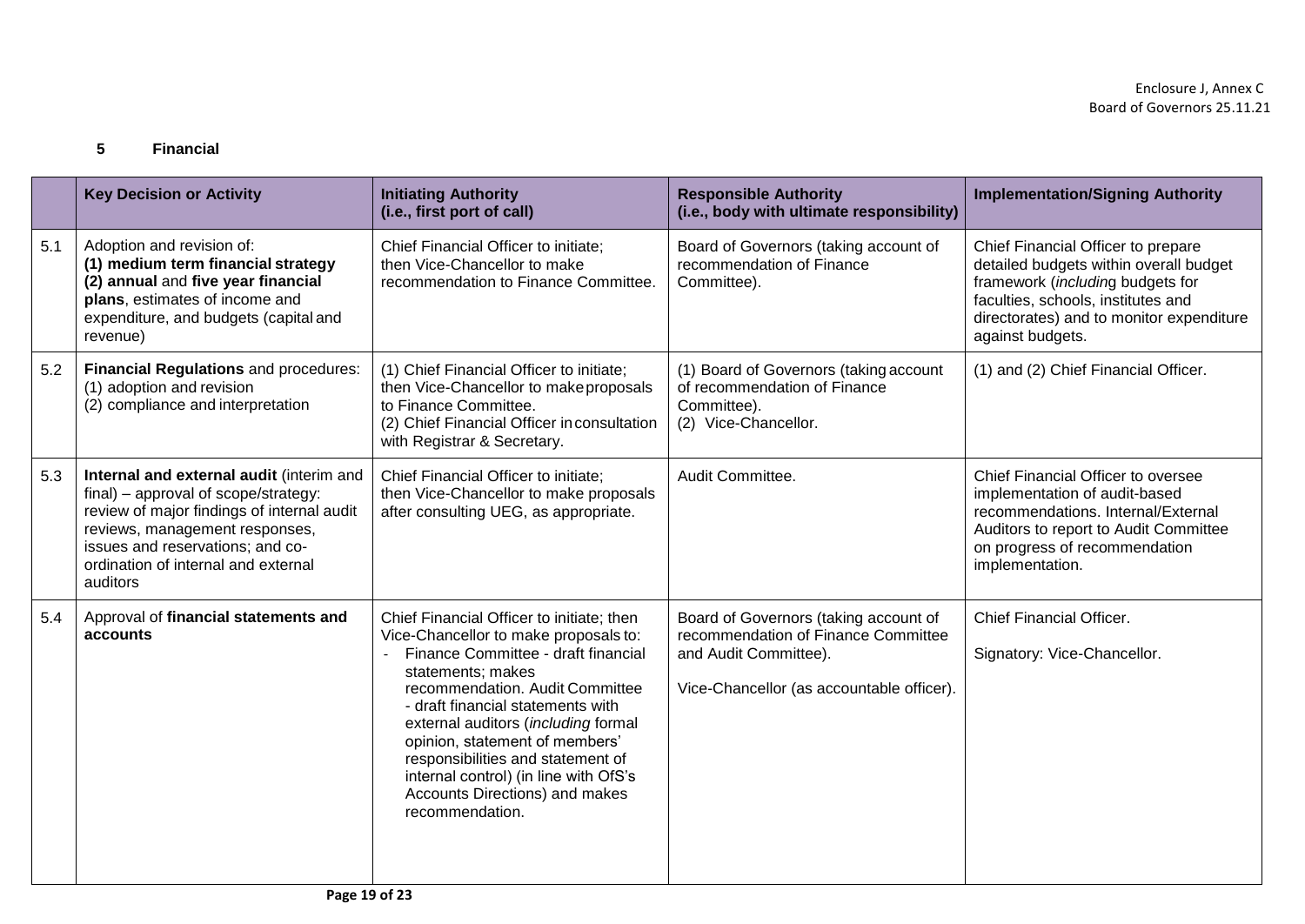|     | <b>Key Decision or Activity</b>                                                                                                                                                                                               | <b>Initiating Authority</b><br>(i.e., first port of call)                                                                                                                                                       | <b>Responsible Authority</b><br>(i.e., body with ultimate responsibility)                                                                                                                                      | <b>Implementation/Signing Authority</b>                                                                                                                                                                         |
|-----|-------------------------------------------------------------------------------------------------------------------------------------------------------------------------------------------------------------------------------|-----------------------------------------------------------------------------------------------------------------------------------------------------------------------------------------------------------------|----------------------------------------------------------------------------------------------------------------------------------------------------------------------------------------------------------------|-----------------------------------------------------------------------------------------------------------------------------------------------------------------------------------------------------------------|
| 5.5 | Approval of financial statements and<br>accounts of University subsidiaries or<br>other companies/entities in which the<br>University has a direct equity holding,<br>other stake or management role<br>(including spin-outs) | Chief Financial Officer to initiate and,<br>subject to Vice-Chancellor's approval)<br>submit to:<br><b>Finance Committee</b><br><b>Audit Committee</b>                                                          | Board of Governors to note (taking<br>account of recommendation of Finance<br>Committee and Audit Committee).                                                                                                  | <b>Chief Financial Officer.</b><br>Signatory: chairman of board of relevant<br>company/entity.                                                                                                                  |
| 5.6 | Approval of <b>Annual Financial Return</b><br>and other periodic<br>assurance/accountability/ financial<br>returns to OfS and other regulators<br>(excluding TRAC returns -see Section<br>$5.7$ ).                            | Chief Financial Officer or Deputy Vice-<br>Chancellor (International & Planning) to<br>initiate and, subject to Vice-Chancellor's<br>approval, submit to:<br><b>Finance Committee</b><br><b>Audit Committee</b> | Board of Governors (as stipulated in the<br>OfS Terms and Conditions of Funding for<br><b>Higher Education Institutions (taking</b><br>account of recommendation of Finance<br>Committee and Audit Committee). | <b>Chief Financial Officer.</b><br>Signatory: Vice-Chancellor (as<br>accountable officer and governor).                                                                                                         |
| 5.7 | Approval of TRAC return                                                                                                                                                                                                       | Chief Financial Officer to initiate; then<br>Vice-Chancellor to submit to Finance<br>Committee for approval.                                                                                                    | Vice Chancellor and Finance Committee<br>(as delegated by Board of Governors.                                                                                                                                  | <b>Chief Financial Officer.</b><br>Signatories: Vice-Chancellor (as<br>accountable officer) and Chair of the<br>Board.                                                                                          |
| 5.8 | (1) Appointment of University bankers<br>(2) Opening/closing of, and changes to,<br>University bank accounts<br>(3) Designation/change of University<br>bank account mandates/signatories                                     | Chief Financial Officer to initiate; then<br>Vice-Chancellor to make<br>recommendation to Finance Committee.                                                                                                    | (1) Board of Governors (taking account<br>of recommendation of Finance<br>Committee).<br>(2) Chief Financial Officer<br>(3) Finance Committee                                                                  | Chief Financial Officer to manage/liaise<br>with University bankers.                                                                                                                                            |
| 5.9 | Adoption and revision of<br>(1) Treasury Management Policy                                                                                                                                                                    | Chief Financial Officer to initiate and,<br>subject to Vice-Chancellor's approval,<br>make recommendation to Finance<br>Committee.                                                                              | <b>Finance Committee</b>                                                                                                                                                                                       | Chief Financial Officer.<br>Annual Treasury Management Report to<br>be submitted to Finance Committee.<br>(For sale/purchase of investments, see<br>paragraphs 4.3 and 4.4 of Schedule of<br>Financial Limits.) |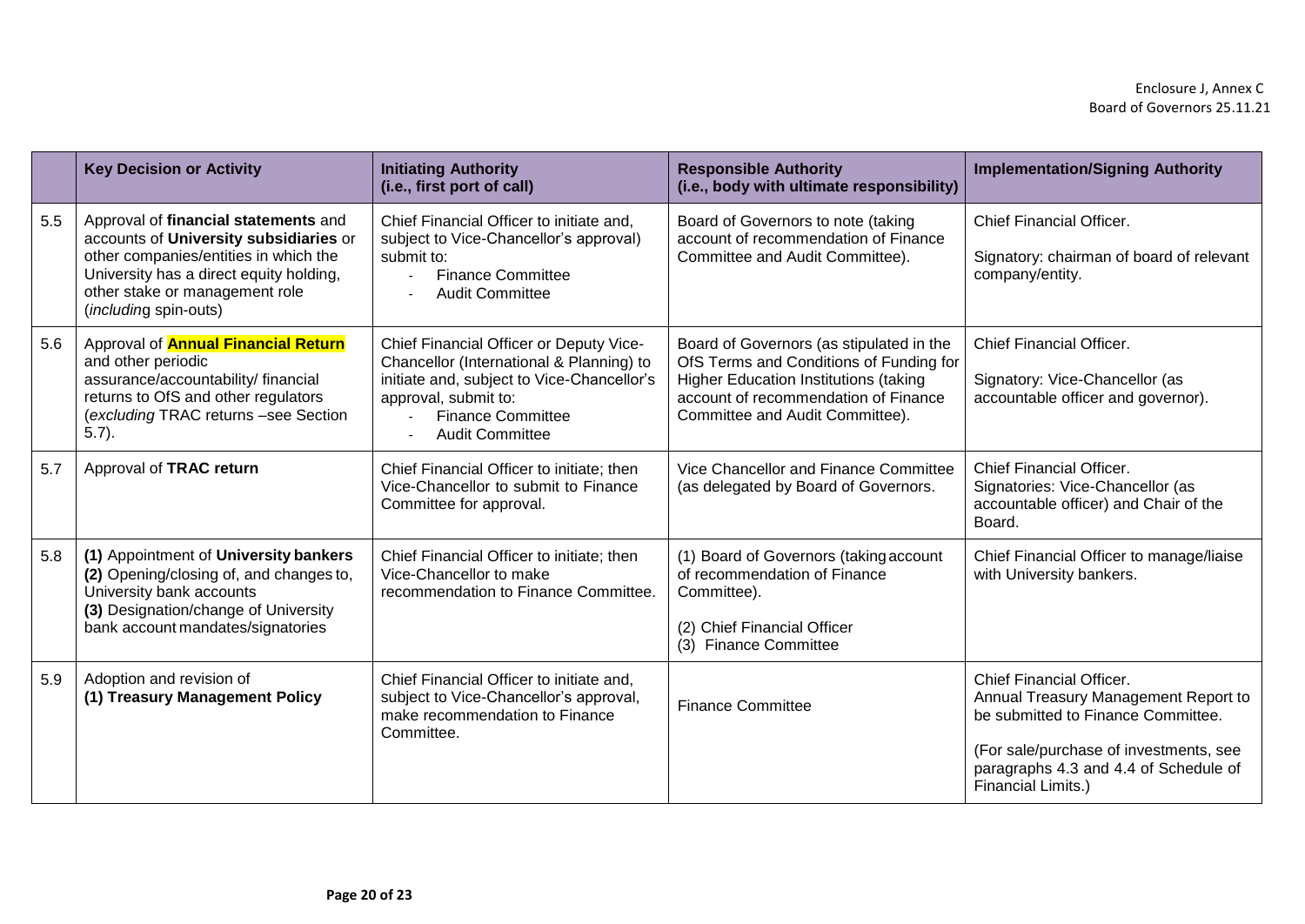## **6 Academic Partnerships and Other Collaborations**

|     | <b>Key Decision or Activity</b>                                                                                                                                                                                                                                                                                                                                                                                                                                                                                            | <b>Initiating Authority</b><br>(i.e., first port of call)                                                                                                                                                                                                                                                                                        | <b>Responsible Authority</b><br>(i.e., body with ultimate responsibility)                               | <b>Implementation/Signing Authority</b>                                                                                                                                                                                                                                                                                                                                                                                                                                                                                                                                                                                                                                                                                                                                                                                                                                                                |
|-----|----------------------------------------------------------------------------------------------------------------------------------------------------------------------------------------------------------------------------------------------------------------------------------------------------------------------------------------------------------------------------------------------------------------------------------------------------------------------------------------------------------------------------|--------------------------------------------------------------------------------------------------------------------------------------------------------------------------------------------------------------------------------------------------------------------------------------------------------------------------------------------------|---------------------------------------------------------------------------------------------------------|--------------------------------------------------------------------------------------------------------------------------------------------------------------------------------------------------------------------------------------------------------------------------------------------------------------------------------------------------------------------------------------------------------------------------------------------------------------------------------------------------------------------------------------------------------------------------------------------------------------------------------------------------------------------------------------------------------------------------------------------------------------------------------------------------------------------------------------------------------------------------------------------------------|
| 6.1 | Adoption/revision of standard form<br>agreements for academic<br>partnerships/collaborations, including:<br>(1) academic co-operation agreement<br>with UK, overseas and other parties<br>(2) student progression/articulation<br>agreement<br>(3) student exchange/overseas study<br>agreement<br>(4) memorandum of understanding                                                                                                                                                                                         | Director of Academic Partnerships to<br>initiate and consult (as appropriate)<br>relevant Deputy Vice-Chancellor,<br>Executive Dean, Quality Office and<br>Head of Legal and Compliance and,<br>in case of international templates,<br>Head of International Office.<br>Academic Development & Partnerships<br>Committee to make recommendation. | Senate (taking account of<br>recommendation of Academic<br>Development & Partnerships<br>Committee).    | Director of Academic Partnerships.                                                                                                                                                                                                                                                                                                                                                                                                                                                                                                                                                                                                                                                                                                                                                                                                                                                                     |
| 6.2 | Authorisation/revision of following<br>academic arrangements with new/<br>existing partner (UK or international):<br>(1) Academic partnership agreement<br>/collaborative provision (including<br>University award, joint/dual award,<br>validation or franchise arrangement)<br>(2) Student progression/articulation<br>arrangement<br>(3) Student exchange/overseas study<br>arrangement<br>(4) Student placement agreement<br>(5) Memorandum of Understanding/<br>heads of agreement/other non-legally<br>binding terms | Director of Academic Partnerships to<br>initiate and consult (as appropriate)<br>relevant Deputy Vice-Chancellor,<br>Executive Dean, Quality Office and<br>Head of Legal and Compliance.<br>Academic Development & Partnerships<br>Committee to make recommendation.                                                                             | Senate (normally delegating<br>decision making to Academic<br>Development & Partnerships<br>Committee). | (1) Signatories: Vice-Chancellor or<br>relevant Deputy Vice-Chancellor for new<br>partner or revision of existing agreement.<br>Signatory in other cases with existing<br>partner: Director of Academic<br>Partnerships or relevant Deputy Vice-<br>Chancellor.<br>(2) Signatory: Director of Academic<br>Partnerships (taking account of<br>recommendation of relevant Executive<br>Dean).<br>(3) Signatory: Director of Student<br>Services.<br>(4) Signatories: Director of Academic<br>Partnerships and relevant Executive<br>Dean.<br>(5) (in all cases) Director of Academic<br>Partnerships to implement, taking account<br>of recommendation of relevant Executive<br>Dean. It is permissible and normal that a<br>Memorandum of Understanding may be<br>signed by the Vice-Chancellor or a Deputy<br>Vice-Chancellor taking account of a<br>recommendation of the relevant Executive<br>Dean. |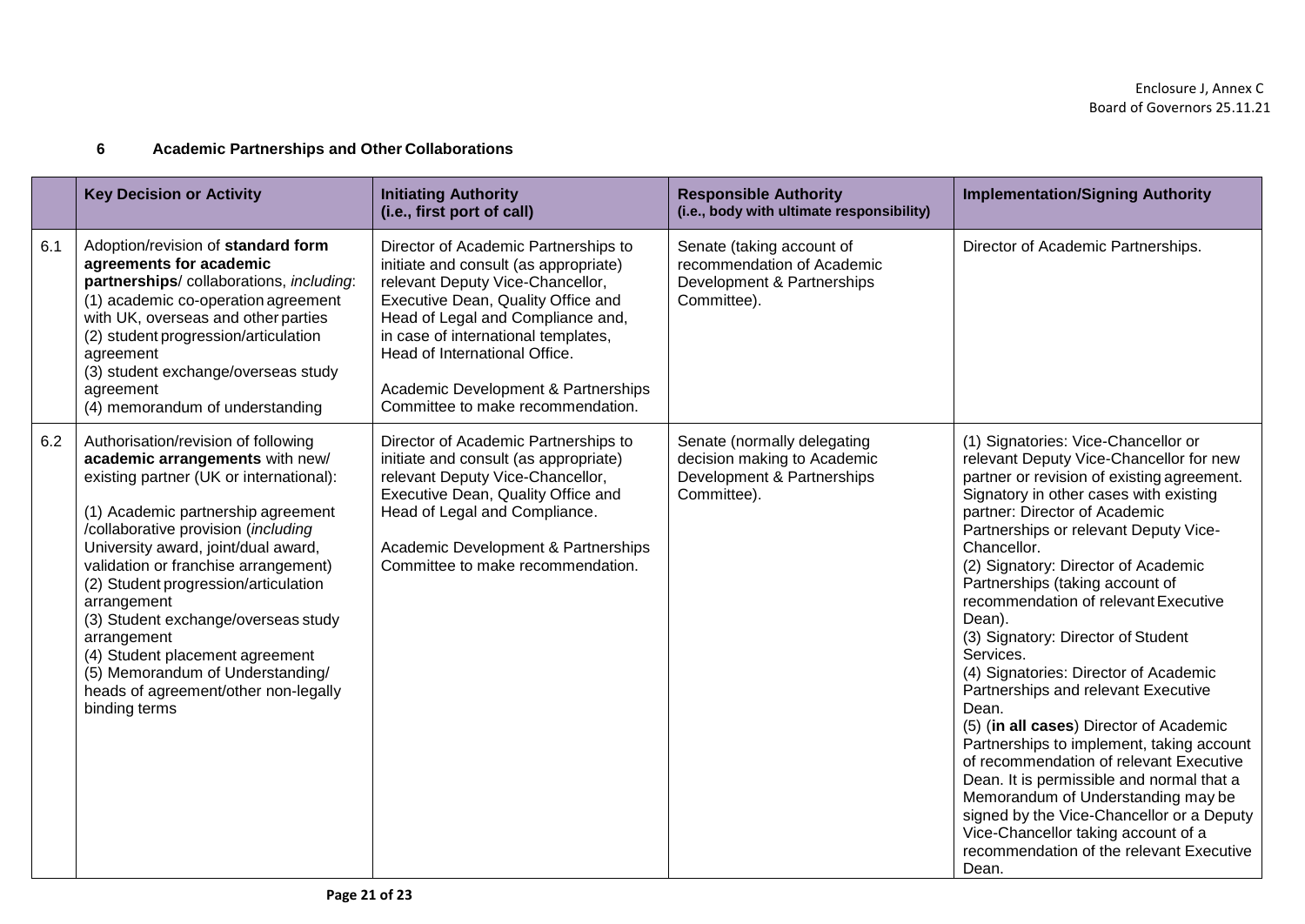|     | <b>Key Decision or Activity</b>                                                                                                                                                                                                                                                                                                                                                                                                                            | <b>Initiating Authority</b><br>(i.e., first port of call)                                                                                                                                                                                                                                                                                                                  | <b>Responsible Authority</b><br>(i.e., body with ultimate responsibility)                                                                                                                                                                                                                                                                                                  | <b>Implementation/Signing Authority</b>                                                                                                                                                                                                                                                                                                                                                    |
|-----|------------------------------------------------------------------------------------------------------------------------------------------------------------------------------------------------------------------------------------------------------------------------------------------------------------------------------------------------------------------------------------------------------------------------------------------------------------|----------------------------------------------------------------------------------------------------------------------------------------------------------------------------------------------------------------------------------------------------------------------------------------------------------------------------------------------------------------------------|----------------------------------------------------------------------------------------------------------------------------------------------------------------------------------------------------------------------------------------------------------------------------------------------------------------------------------------------------------------------------|--------------------------------------------------------------------------------------------------------------------------------------------------------------------------------------------------------------------------------------------------------------------------------------------------------------------------------------------------------------------------------------------|
| 6.3 | Authorisation/revision of other UK or<br>international academic co-operation<br>arrangement (not within Section 6.2)<br>including:<br>the establishment of<br>$\overline{a}$<br>foreign/overseas offices/campuses<br>(whether alone or jointly with other<br>parties)<br>any other arrangements with new or<br>existing overseas academic partner<br>or other international activity<br>any other arrangements with new or<br>existing UK academic partner | Director of Academic Partnerships to<br>initiate and:<br>consult relevant Deputy Vice-<br>Chancellor, Executive Dean, Quality<br>Office and Head of Legal and<br>Compliance (as appropriate); and<br>carry out due diligence in<br>accordance with University's quality<br>assurance handbook.<br>Academic Development & Partnerships<br>Committee to make recommendation. | Senate (normally delegating<br>the Academic Development &<br>Partnerships Committee).<br>Board of Governors to be consulted on<br>any proposals:<br>-for new off-campus delivery<br>arrangements which have;<br>- significant resource implications<br>or financial risk, or -which may<br>give rise to reputational impact.                                               | Signatories: Vice-Chancellor or relevant<br>Deputy Vice-Chancellor for new partner or<br>major revision of existing agreement.<br>Signatory in other cases with existing<br>partner: Director of Academic<br>Partnerships or relevant Deputy Vice-<br>Chancellor.<br>Director of Academic Partnerships to<br>implement, taking account of<br>recommendation of relevant Executive<br>Dean. |
| 6.4 | Academic partnership arrangement<br>(UK or international) - dissolution                                                                                                                                                                                                                                                                                                                                                                                    | Director of Academic Partnerships to<br>initiate and consult (as appropriate)<br>relevant Deputy Vice-Chancellor,<br>Executive Dean, Quality Office and<br>Head of Legal and Compliance.<br>Academic Development & Partnerships<br>Committee to make recommendation.                                                                                                       | Senate (normally delegating<br>the decision to Academic<br>Development & Partnerships<br>Committee).<br>Board of Governors to be consulted<br>on any dissolution proposals which<br>may give rise to:<br>significant financial risk or<br>redundancies, or<br>reputational impact.<br>and may refer matter to<br>Vice-Chancellor for further<br>consideration/information. | Director of Academic Partnerships or<br>to implement.                                                                                                                                                                                                                                                                                                                                      |
| 6.5 | Approval of agreement with any<br>professional, statutory or regulatory<br><b>body</b> (UK or international)                                                                                                                                                                                                                                                                                                                                               | Relevant Deputy Vice-Chancellor to<br>initiate and consult faculties, Teaching,<br>Learning & Quality Committee and<br>Senate (as appropriate).                                                                                                                                                                                                                            | Vice-Chancellor.                                                                                                                                                                                                                                                                                                                                                           | Signatory: Vice-Chancellor (unless<br>otherwise specified in this Schedule and<br>subject to expectation of body<br>concerned).                                                                                                                                                                                                                                                            |